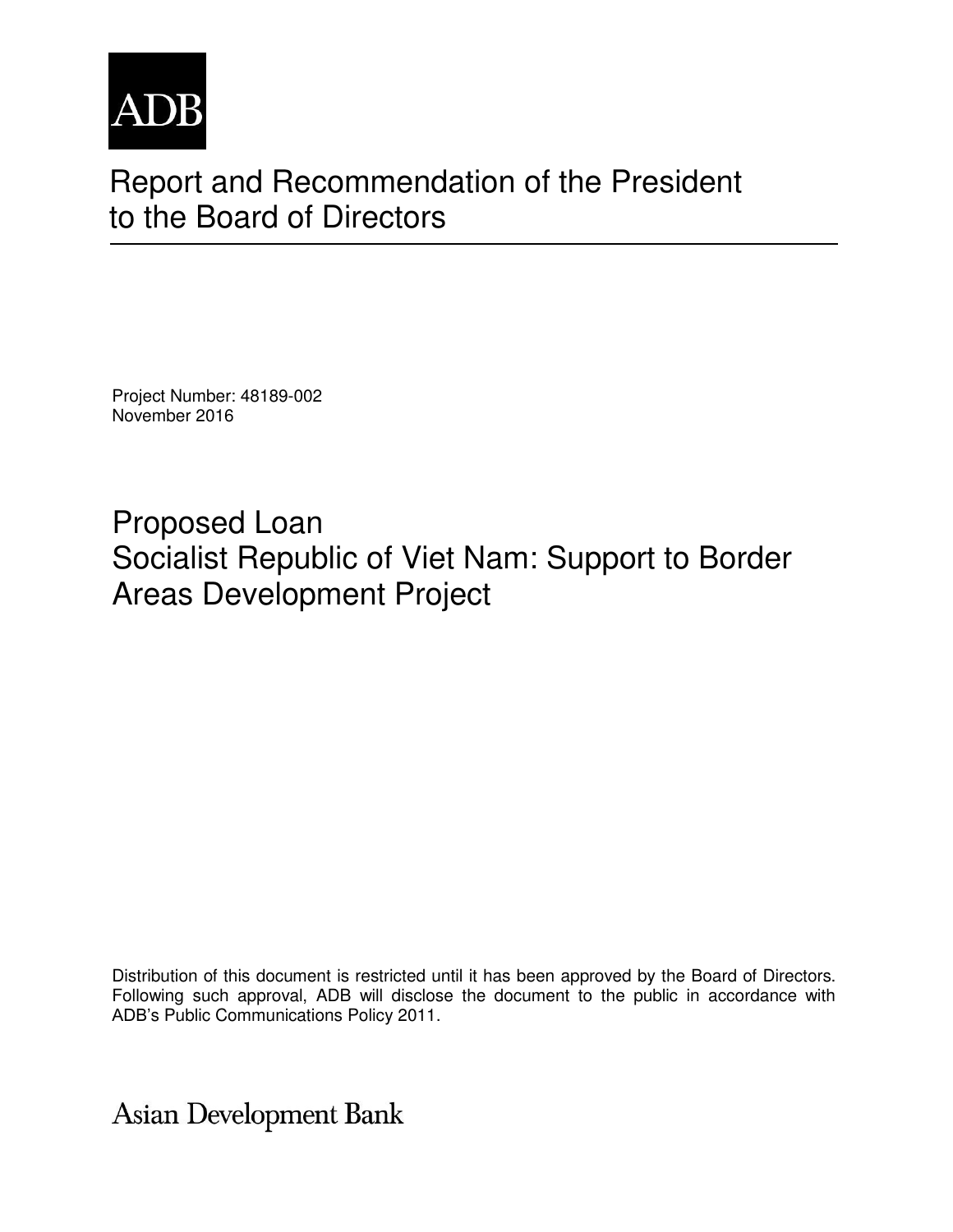# **CURRENCY EQUIVALENTS**

(as of 18 October 2016)

| Currency unit     | $\qquad \qquad \blacksquare$ | dong $(D)$  |
|-------------------|------------------------------|-------------|
| D <sub>1.00</sub> | $=$                          | \$0.0000448 |
| \$1.00            | $=$                          | D22,315.00  |

# **ABBREVIATIONS**

| <b>ADB</b>     | Asian Development Bank                              |
|----------------|-----------------------------------------------------|
| <b>CLV-DTA</b> | Cambodia-Laos-Viet Nam Development Triangle         |
|                | Area                                                |
| <b>CSB</b>     | commune supervision board                           |
| <b>EIRR</b>    | economic internal rate of return                    |
| <b>GMS</b>     | Greater Mekong Subregion                            |
| IEE.           | initial environmental examination                   |
| O&M            | operation and maintenance                           |
| <b>PAM</b>     | project administration manual                       |
| <b>PPC</b>     | provincial people's committee                       |
| <b>PPMU</b>    | provincial project management unit                  |
| <b>REMDP</b>   | resettlement and ethnic minorities development plan |
| <b>ROW</b>     | right-of-way                                        |
| <b>SDR</b>     | special drawing right                               |
| <b>TTF</b>     | transport and trade facilitation                    |
| <b>VDTA</b>    | Viet Nam Development Triangle Area                  |
|                |                                                     |

# **NOTES**

In this report, "\$" refers to US dollars.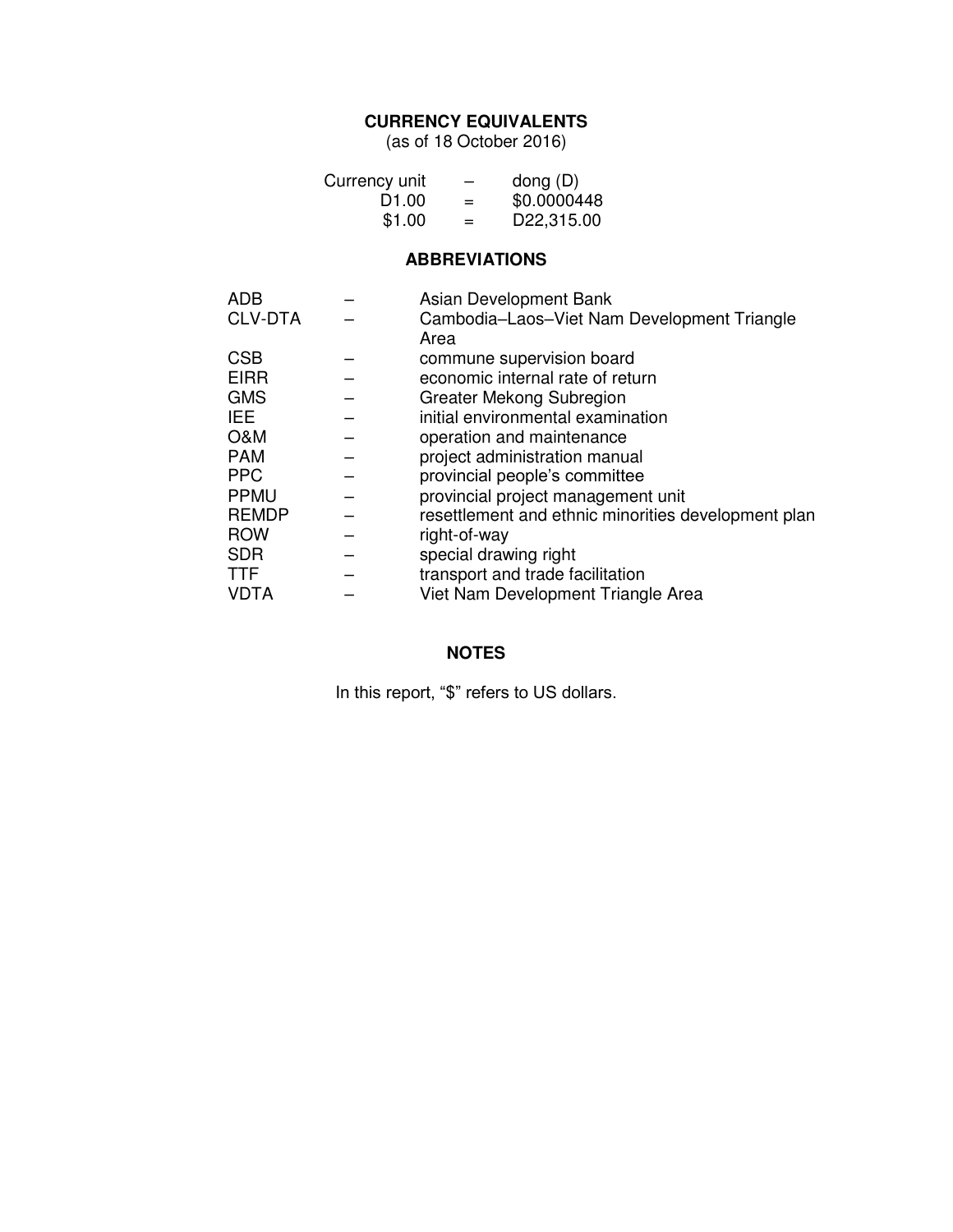| <b>Vice-President</b>                     | S. Groff, Operations 2                                                                                                                                                                                                                                               |
|-------------------------------------------|----------------------------------------------------------------------------------------------------------------------------------------------------------------------------------------------------------------------------------------------------------------------|
| <b>Director General</b>                   | J. Nugent, Southeast Asia Department (SERD)                                                                                                                                                                                                                          |
| <b>Country Director</b>                   | E. Sidgwick, Viet Nam Resident Mission, SERD                                                                                                                                                                                                                         |
| <b>Team leader</b><br><b>Team members</b> | A. Ahonen, Senior Transport Specialist, SERD<br>N. Do, Associate Project Analyst, SERD                                                                                                                                                                               |
|                                           | B. Konysbayev, Principal Counsel, Office of the General Counsel<br>T. Le, Senior Project Officer (Transport), SERD<br>K. Leung, Finance Specialist, SERD                                                                                                             |
|                                           | G. Nguyen, Social Development Officer (Gender), SERD<br>T. Nguyen, Social Development Officer (Safeguards), SERD                                                                                                                                                     |
|                                           | H. Park, Financial Control Specialist, Controller's Department<br>H. Pham, Associate Financial Control Officer, SERD                                                                                                                                                 |
|                                           | P. Pham, Environment Officer, SERD                                                                                                                                                                                                                                   |
|                                           | P. Phan, Project Analyst, SERD<br>D. Salter, Senior Natural Resources and Agriculture Specialist, SERD<br>S. Schipani, Senior Portfolio Management Specialist, SERD<br>Y. Tamura, Principal Country Specialist, SERD<br>A. Veron-Okamoto, Transport Specialist, SERD |
| Peer reviewer                             | D. Hill, Unit Head, Portfolio Management, Papua New Guinea Resident<br>Mission, Pacific Department                                                                                                                                                                   |

In preparing any country program or strategy, financing any project, or by making any designation of or reference to a particular territory or geographic area in this document, the Asian Development Bank does not intend to make any judgments as to the legal or other status of any territory or area.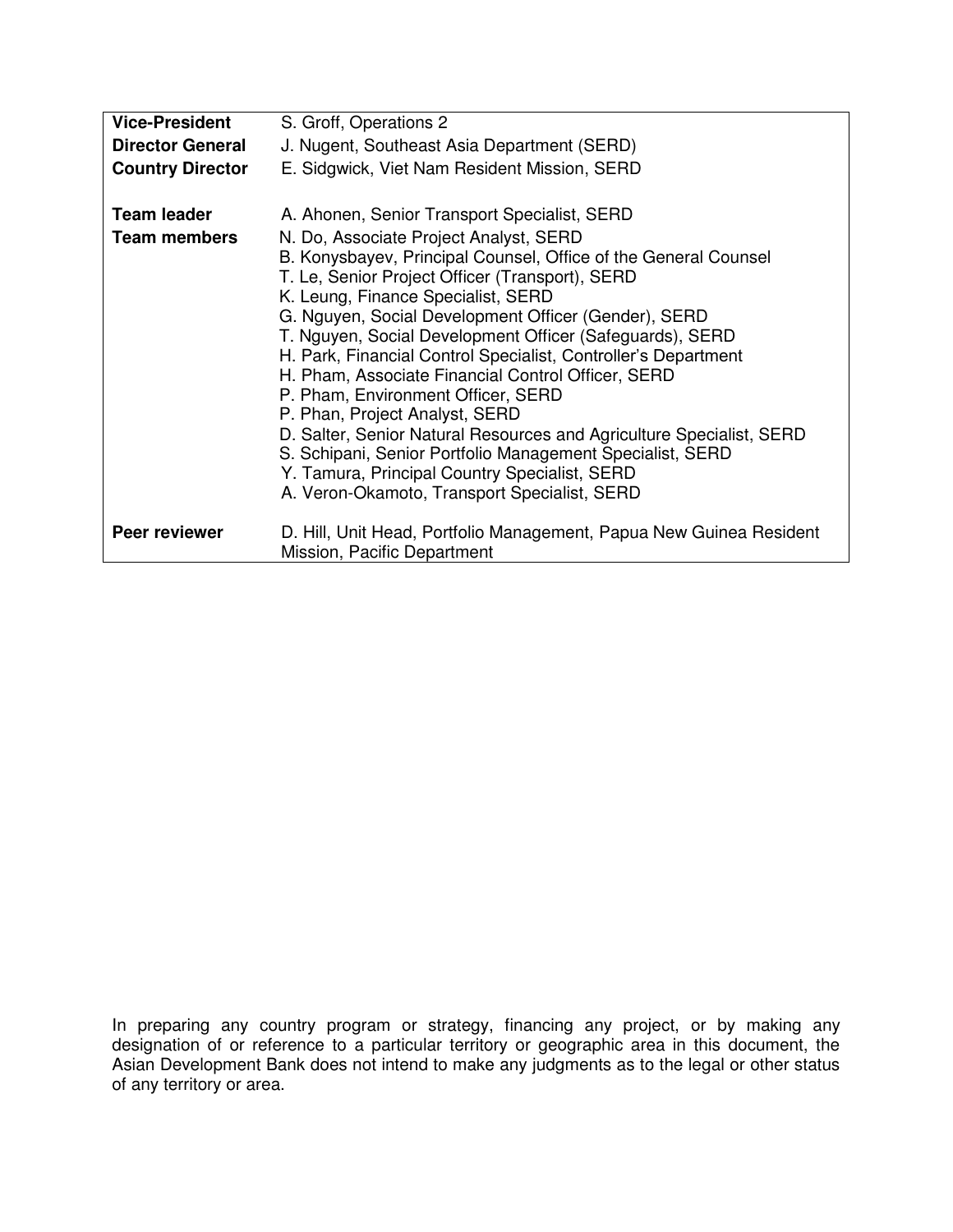# **CONTENTS**

# PROJECT AT A GLANCE

# MAP

| I.   | THE PROPOSAL<br>1                                                                                                                                                 |                                               |  |
|------|-------------------------------------------------------------------------------------------------------------------------------------------------------------------|-----------------------------------------------|--|
| ΙΙ.  | THE PROJECT                                                                                                                                                       | 1                                             |  |
|      | Rationale<br>А.<br>В.<br>Impact and Outcome<br>C.<br>Outputs<br>D.<br><b>Investment and Financing Plans</b><br>Ε.<br><b>Implementation Arrangements</b>           | 1<br>3<br>$\ensuremath{\mathsf{3}}$<br>4<br>6 |  |
| III. | <b>DUE DILIGENCE</b>                                                                                                                                              | 7                                             |  |
|      | Technical<br>А.<br>В.<br>Economic and Financial<br>C.<br>Governance<br>D.<br>Poverty and Social<br>Е.<br>Safeguards<br>F.<br><b>Risks and Mitigating Measures</b> | 7<br>7<br>$\overline{7}$<br>8<br>$\, 8$<br>9  |  |
| IV.  | <b>ASSURANCES</b>                                                                                                                                                 | 10                                            |  |
| V.   | <b>RECOMMENDATION</b>                                                                                                                                             | 10                                            |  |
|      | <b>APPENDIXES</b>                                                                                                                                                 |                                               |  |
| 1.   | Design and Monitoring Framework                                                                                                                                   |                                               |  |
| 2.   | <b>List of Linked Documents</b><br>14                                                                                                                             |                                               |  |

# **Page**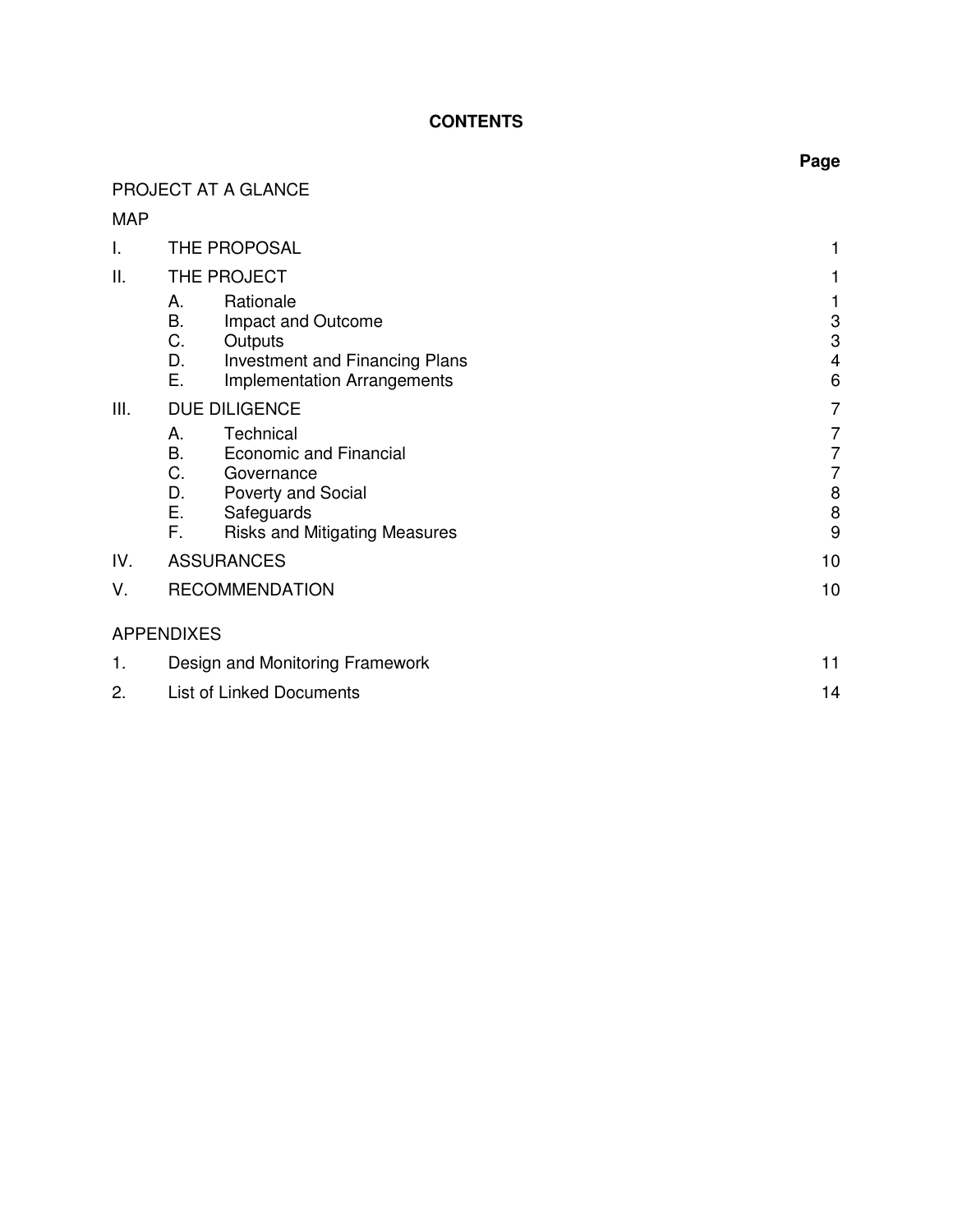# **PROJECT AT A GLANCE**

| 1. Basic Data                                                                                                       |                                                                                                                                                                                   |                                         | Project Number: 48189-002                                                                                                                                                                                                                            |
|---------------------------------------------------------------------------------------------------------------------|-----------------------------------------------------------------------------------------------------------------------------------------------------------------------------------|-----------------------------------------|------------------------------------------------------------------------------------------------------------------------------------------------------------------------------------------------------------------------------------------------------|
| <b>Project Name</b>                                                                                                 | Support to Border Areas Development                                                                                                                                               | <b>Department</b>                       | SERD/VRM                                                                                                                                                                                                                                             |
| Country                                                                                                             | Project<br>Viet Nam, Socialist Republic of                                                                                                                                        | /Division<br><b>Executing Agency</b>    | <b>Provincial People's</b>                                                                                                                                                                                                                           |
| <b>Borrower</b>                                                                                                     | Socialist Republic of Viet Nam                                                                                                                                                    |                                         | Committee of Binh Phuoc,<br><b>Provincial People's</b><br>Committee of Dak Lak,<br><b>Provincial People's</b><br>Committee of Gia Lai,<br><b>Provincial People's</b><br>Committee of Kon Tum<br>Province, Provincial People's<br>Committee, Dak Nong |
| 2. Sector                                                                                                           | Subsector(s)                                                                                                                                                                      |                                         | <b>ADB Financing (\$ million)</b>                                                                                                                                                                                                                    |
| √ Transport                                                                                                         | Road transport (non-urban)                                                                                                                                                        |                                         | 104.12                                                                                                                                                                                                                                               |
| Industry and trade                                                                                                  | Trade and services                                                                                                                                                                | <b>Total</b>                            | 2.39<br>106.51                                                                                                                                                                                                                                       |
| 3. Strategic Agenda                                                                                                 | <b>Subcomponents</b>                                                                                                                                                              | <b>Climate Change Information</b>       |                                                                                                                                                                                                                                                      |
| Inclusive economic<br>growth (IEG)<br>Environmentally<br>sustainable growth (ESG)<br>Regional integration<br>(RCI)  | Pillar 2: Access to economic opportunities,<br>including jobs, made more inclusive<br>Natural resources conservation<br>Pillar 2: Trade and investment                            | Climate Change impact on the<br>Project | Medium                                                                                                                                                                                                                                               |
| 4. Drivers of Change                                                                                                | <b>Components</b>                                                                                                                                                                 | <b>Gender Equity and Mainstreaming</b>  |                                                                                                                                                                                                                                                      |
| Governance and capacity<br>development (GCD)<br>Knowledge solutions<br>(KNS)<br>Private sector<br>development (PSD) | Institutional development<br>Application and use of new knowledge<br>solutions in key operational areas<br>Knowledge sharing activities<br>Promotion of private sector investment | Effective gender mainstreaming<br>(EGM) |                                                                                                                                                                                                                                                      |
| 5. Poverty and SDG Targeting                                                                                        |                                                                                                                                                                                   | <b>Location Impact</b>                  |                                                                                                                                                                                                                                                      |
| Geographic Targeting<br><b>Household Targeting</b><br><b>SDG Targeting</b><br><b>SDG Goals</b>                      | Yes<br>No<br>Yes<br>SDG8                                                                                                                                                          | Rural                                   | High                                                                                                                                                                                                                                                 |
| 6. Risk Categorization:                                                                                             | Low                                                                                                                                                                               |                                         |                                                                                                                                                                                                                                                      |
| 7. Safeguard Categorization                                                                                         | Environment: B Involuntary Resettlement: B Indigenous Peoples: B                                                                                                                  |                                         |                                                                                                                                                                                                                                                      |
| 8. Financing                                                                                                        |                                                                                                                                                                                   |                                         |                                                                                                                                                                                                                                                      |
| <b>Modality and Sources</b><br><b>ADB</b>                                                                           |                                                                                                                                                                                   | Amount (\$ million)                     | 106.51                                                                                                                                                                                                                                               |
|                                                                                                                     | Sovereign Project Ioan: Asian Development Fund                                                                                                                                    |                                         | 106.51                                                                                                                                                                                                                                               |
| Cofinancing                                                                                                         |                                                                                                                                                                                   |                                         | 0.00                                                                                                                                                                                                                                                 |
| None                                                                                                                |                                                                                                                                                                                   |                                         | 0.00                                                                                                                                                                                                                                                 |
| <b>Counterpart</b>                                                                                                  |                                                                                                                                                                                   |                                         | 15.60                                                                                                                                                                                                                                                |
| Government                                                                                                          |                                                                                                                                                                                   |                                         | 15.60                                                                                                                                                                                                                                                |
| <b>Total</b>                                                                                                        |                                                                                                                                                                                   |                                         | 122.11                                                                                                                                                                                                                                               |
| 9. Effective Development Cooperation                                                                                |                                                                                                                                                                                   |                                         |                                                                                                                                                                                                                                                      |
| Use of country procurement systems                                                                                  | Yes                                                                                                                                                                               |                                         |                                                                                                                                                                                                                                                      |
|                                                                                                                     | Use of country public financial management systems<br>No                                                                                                                          |                                         |                                                                                                                                                                                                                                                      |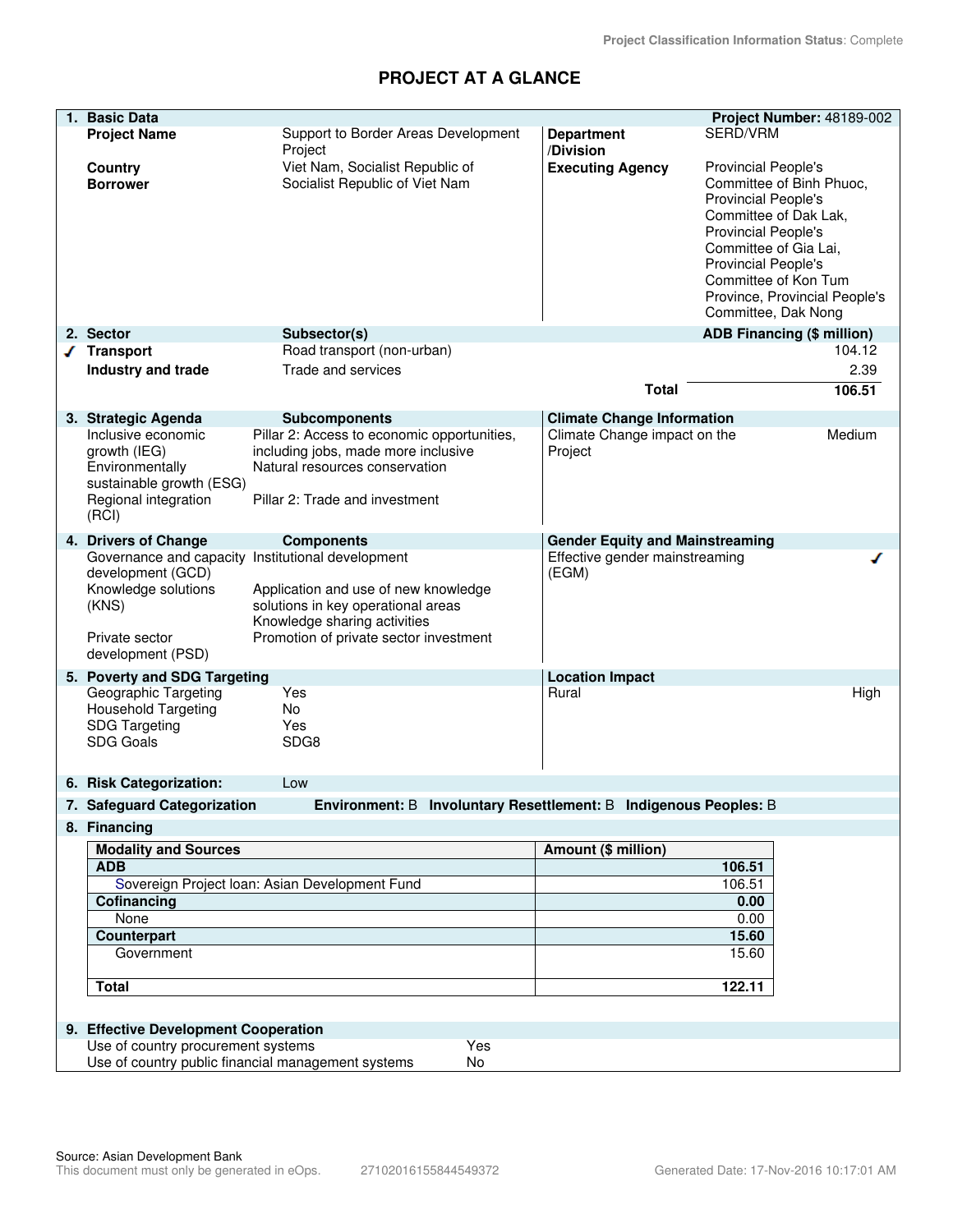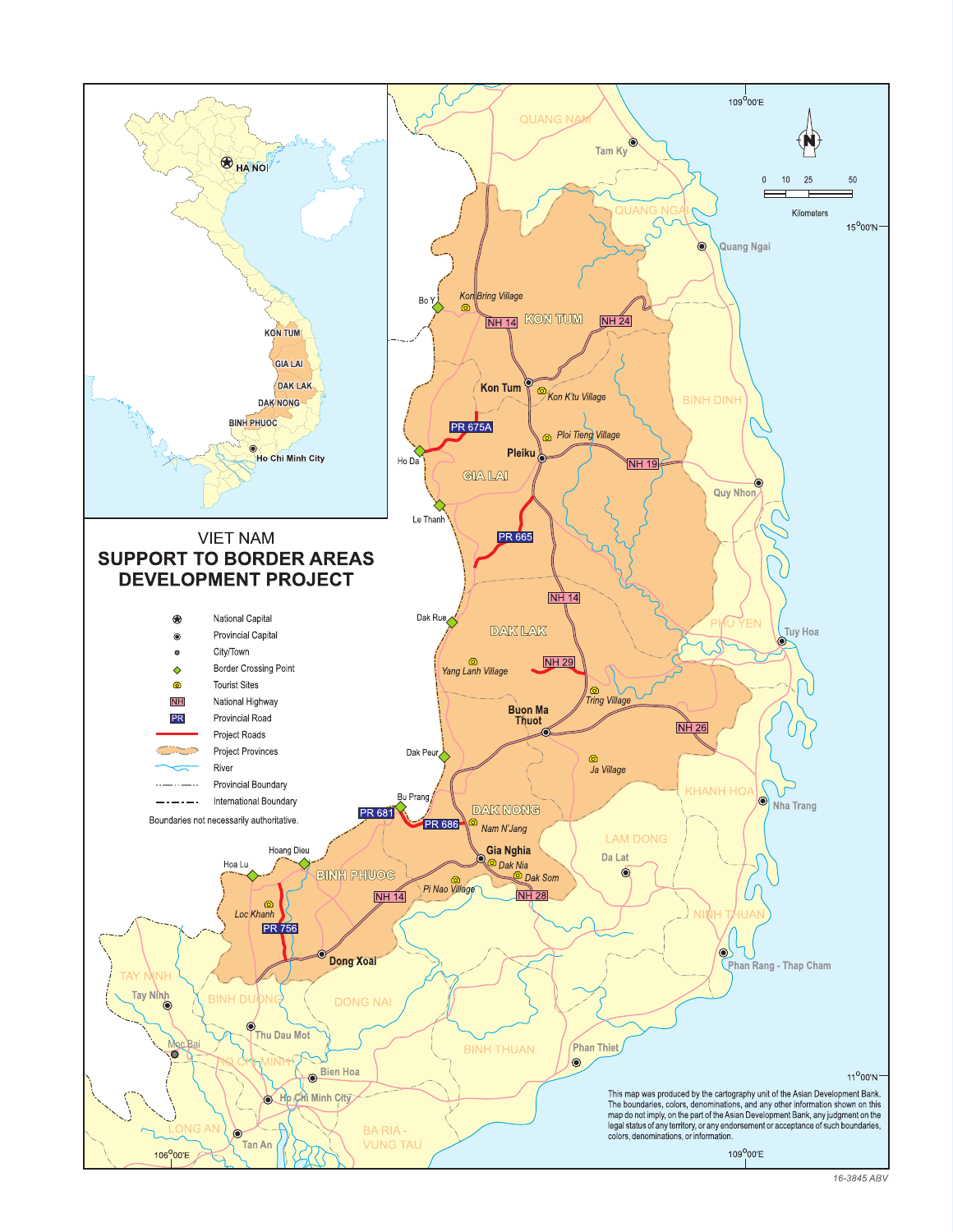# **I. THE PROPOSAL**

1. I submit for your approval the following report and recommendation on a proposed loan to the Socialist Republic of Viet Nam for the Support to Border Areas Development Project.<sup>1</sup>

2. The project supports the Cambodia–Laos–Viet Nam Development Triangle Area (CLV-DTA) objectives of (i) facilitating the flow of goods, people, and investment capital; and (ii) accelerating economic growth within the five Viet Nam Development Triangle Area (VDTA) provinces of Binh Phuoc, Dak Lak, Dak Nong, Gia Lai, and Kon Tum.<sup>2</sup> The VDTA is characterized by a high concentration of ethnic minorities, low gross domestic product, and areas of persistent poverty. The key impediments to more inclusive growth are insufficient transport and other basic infrastructure, as well as limited institutional capacity. To improve the efficiency of public investment and maximize the benefits of economies of scale and synergies with ongoing or planned projects, the Government of Viet Nam is advocating an integrated area approach under which neighboring localities will work toward common development goals, economies of scale, and jointly enhanced competitiveness. This approach characterizes the design philosophy of the project, which will address the key impediments to inclusive growth.

# **II. THE PROJECT**

## **A. Rationale**

 $\overline{a}$ 

3. The VDTA is the largest agricultural producer in the CLV-DTA, and its five main industrial crops are coffee, rubber, pepper, cassava, and cashew kernels, which are traded on international commodity markets. Despite overall poverty reduction and the steady increase in agricultural production and exports since the 1990s, VDTA provinces still face development challenges, such as slow growth, persistent income and non-income inequality of vulnerable and disadvantaged groups, and low competitiveness. Of the VDTA's population of 5,114,780 people, 33% are ethnic minorities and about 77% relies on agriculture as their main source of livelihood. In 2014, the gross domestic product per capita in the VDTA was \$1,683, about 80% of the national average. The average poverty rate for VDTA's ethnic minorities was about 19% against the national average of about 6% for all ethnic groups, indicating that ethnic minorities are not fully benefiting from development advances including social services as well as economic assets and opportunities.<sup>3</sup> Transport connectivity within both CLV-DTA and VDTA remains inadequate partly due to the difficulty in mobilizing funds for infrastructure investment. Some progress has been made in signing and implementing CLV-DTA cross border trade and business agreements but still limited to certain border gates, and mostly on the Vietnamese side. The institutional capacity of VDTA provinces in formulating and implementing their development strategies including investment planning and participation in regional cooperation is weak. For example, all VDTA provinces but Dak Lak were ranked among the 20 lowest of all 63 provinces on the provincial competitiveness index which assesses the ease of doing business, economic governance, and administrative reforms by the provincial governments.<sup>4</sup>

4. These challenges and constraints are primarily due to (i) inadequate physical infrastructure and poor road conditions, (ii) untapped business and livelihood development opportunities, and (iii) weak institutional capacity for investment planning and resource

<sup>1</sup> The design and monitoring framework is in Appendix 1.

<sup>&</sup>lt;sup>2</sup> The Asian Development Bank (ADB) provided project preparatory technical assistance for the Support to Border Areas Development Project (TA 8849-VIE).

<sup>&</sup>lt;sup>3</sup> Summary Poverty Reduction and Social Strategy (accessible from the list of linked documents in Appendix 2).<br><sup>4</sup> The Vist Nem Chamber of Commerce, 2015, The Vist Nem Previseial Competitiveness Index 2015. He Nei

The Viet Nam Chamber of Commerce. 2015. *The Viet Nam Provincial Competitiveness Index 2015*. Ha Noi.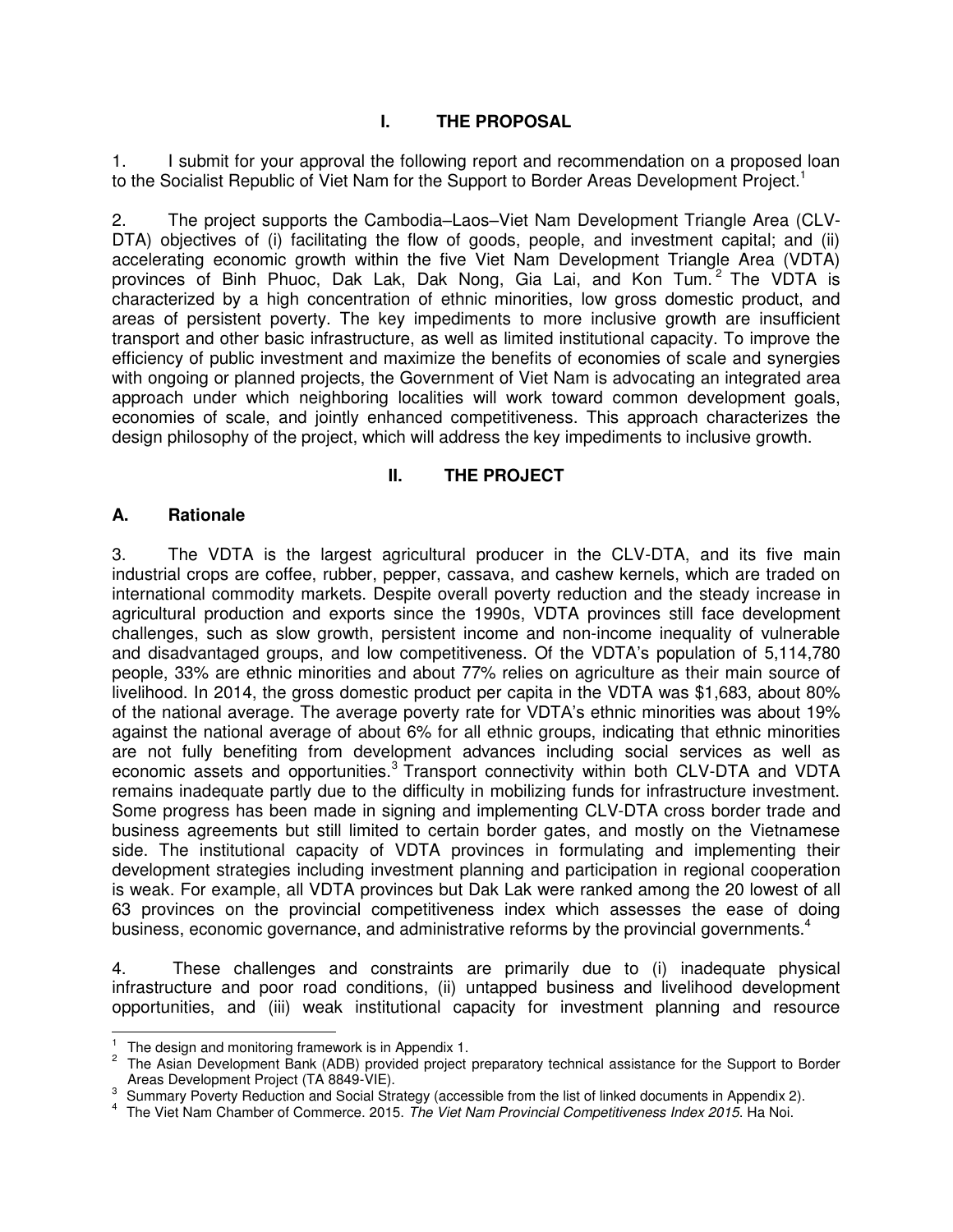management. The project will help the VDTA overcome these constraints and contribute to CLV-DTA objectives by (i) improving the transport connectivity and safety; (ii) supporting transport and trade facilitation (TTF); (iii) promoting inclusive, community-based tourism; and (iv) strengthening provincial capacity for more strategic investment planning and efficient project management. This integrated area approach will diversify economic and employment opportunities for rural communes by connecting them to increasing trade and passenger flows.

5. **Related policies and strategies.** The project is aligned with Viet Nam's Socio-Economic Development Plan, 2016–2020,<sup>5</sup> which aims to expand the domestic market, promote export, and sustain trading surpluses. More specifically, the development plan proposes to (i) strengthen domestic markets and promote exports by more closely linking production, processing, and distribution; (ii) improve the quality and competitiveness of local products, especially those that can be identified as a Viet Nam "trademark"; and (iii) more fully utilize existing and potential incentives through trade agreements.

6. The project is consistent with the Asian Development Bank (ADB) Strategy 2020 and its midterm review,  $6$  which aim to (i) improve physical connectivity, (ii) expand the quality and coverage of basic infrastructure to help create jobs for poor persons and ethnic minorities living in underdeveloped areas, and (iii) build capacity for decentralized public sector management. These aims converge with the three pillars of ADB's country partnership strategy, 2016–2020 for Viet Nam: (i) the promotion of job creation and competitiveness, (ii) enhanced and more inclusive infrastructure and service delivery, and (iii) improved environmental sustainability and climate change response.<sup>7</sup> The project is included in ADB's country operations business plan, 2017–2019 for Viet Nam.<sup>8</sup>

7. The project will galvanize ADB's long-term commitment to the Greater Mekong Subregion (GMS) economic cooperation program by promoting closer integration and cooperation among cross-border areas within Cambodia, Lao People's Democratic Republic, and Viet Nam.<sup>9</sup> It is consistent with the GMS Transport and Trade Facilitation Action Plan, the updated CLV-DTA master plan,<sup>10</sup> and the government's transport development strategy.<sup>11</sup> The project also fits well with the GMS Tourism Sector Strategy<sup>12</sup> and the government's Strategy for Tourism Development in Viet Nam until 2020, Vision to 2030<sup>13</sup>. Overall, it will contribute to expanding market opportunities as envisaged by the Association of Southeast Asian Nations Economic Community.

8. **Lessons**. The project has considered lessons from ADB's recent transport projects, including (i) the importance of national and subregional transport efficiency, which will help

<sup>-&</sup>lt;br>5 Government of Viet Nam, Ministry of Planning and Investment. 2016. *The Socio-Economic Development Plan, 2016– 2020*. Ha Noi.

<sup>6</sup> ADB. 2008. *Strategy 2020: The Long-Term Strategic Framework of the Asian Development Bank, 2008–2020*. Manila; and ADB. 2014. *Midterm Review of Strategy 2020: Meeting the Challenges of a Transforming Asia and Pacific*. Manila.

<sup>7</sup> ADB, 2016. *Country Partnership Strategy: Viet Nam, 2016–2020—Fostering More Inclusive and Environmentally Sustainable Growth*. Manila.

<sup>8</sup> ADB. 2016. *Country Operations Business Plan: Viet Nam, 2017–2019*. Manila.

<sup>9</sup> ADB. 2011. *Greater Mekong Subregion Economic Cooperation Program Strategic Framework, 2012–2022*. Manila. <sup>10</sup> CLV-DTA Secretariat. 2010. *Report on Reviewing, Adjusting and Supplementing the Master Plan for Socio-Economic Development in Cambodia-Laos-Viet Nam Development Triangle Area up to 2020*. Hoa Binh City.

<sup>11</sup> Government of Viet Nam. 2009. *Decision No. 35/QD-TTg. 3 March. Approval of Adjustments to Viet Nam Transport Development Strategy up to 2020 with a Vision toward 2030.* Ha Noi.

<sup>12</sup> ADB. 2011. *Greater Mekong Subregion Tourism Sector Assessment, Strategy, and Road Map*. Manila.

<sup>13</sup> Government of Viet Nam. 2011. *Decision 2473/QĐ-TTg Strategy on Viet Nam's Tourism Development until 2020, Vision to 2030*. Ha Noi.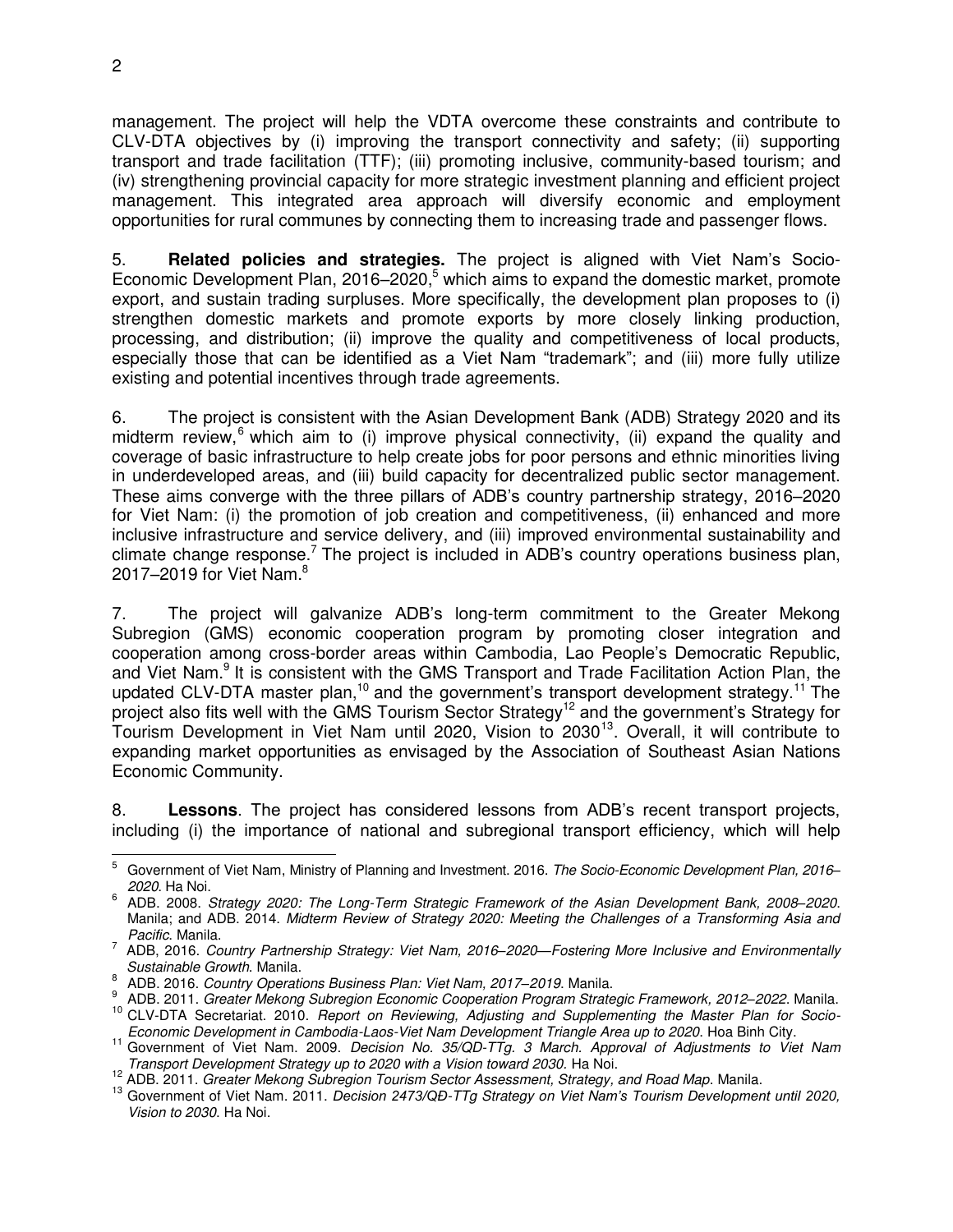stimulate economic growth, develop value chains, and enhance regional and international competitiveness;<sup>14</sup> (ii) the need to strengthen the institutional, financial, and operational capacity of transport agencies and operators; (iii) the transport sector's contribution to social sustainability through inclusive economic growth by connecting disadvantaged groups to markets and increasing their access to basic productive assets and social services; and (iv) the consideration of traffic safety and environmental sustainability. The project has integrated lessons from ADB's successful GMS tourism sector assistance program and completed projects in Viet Nam, including the need to (i) analyze tourism demand in project areas to guide the selection of investments; (ii) improve cross-sector coordination and build synergies with other ADB assistance; and (iii) carry out capacity-building programs to provide livelihood opportunities for poor rural and ethnic minority households, especially those led by women.<sup>15</sup>

9. ADB has been the most active development partner in supporting provinces within and adjacent to the VDTA as part of its operational prioritization of the country's central highlands involving wide sector coverage. ADB will follow the government's focus on an area-wide approach, with the project as the first intervention to help the VDTA become a regional cluster with shared development objectives. Greater synergies will be achieved with ongoing and planned support by ADB, such as the Productive Rural Infrastructure Sector Project in the Central Highlands (approved in 2013)<sup>16</sup> and the Water Efficiency Improvement for Drought-Affected Provinces (proposed for 2018), as well as support from other development partners.

## **B. Impact and Outcome**

10. The impact will be an established engine and gateway within the five VDTA provinces to wider regional and international markets. The outcome will be increased movement of goods, vehicles, and people among the five VDTA provinces.

# **C. Outputs**

11. **Output 1: Road infrastructure in the five Viet Nam Development Triangle Area provinces rehabilitated.** The poor condition of critical roads constrains economic activities, including employment and income opportunities in all VDTA provinces. The project will improve physical connectivity within and among the five provinces by upgrading national and provincial roads, as well as strategic roads that link the VDTA road network to border crossings with Cambodia and the Lao People's Democratic Republic. The roads were selected using a multicriteria prioritization filter to ensure the greatest impact.<sup>17</sup> Traffic is expected to increase as road conditions improve, and appropriate civil works designs and road safety awareness programs will be provided to mitigate the higher risk of accidents. The project will provide targeted traffic and road safety training to the most vulnerable road users.

 $\overline{a}$ <sup>14</sup> For example, the GMS Noi Bai–Lao Cai Highway—the country's longest expressway, which opened in 2014—has halved travel times; reduced traffic accidents by 60%; and boosted the cross-border movement of vehicles, goods, and travelers to the People's Republic of China.

<sup>15</sup> Independent Evaluation Department. 2009. *Sector Assistance Program Evaluation: Tourism Sector in the Greater Mekong Subregion.* Manila:ADB; and ADB. 2013. *Completion Report*: *Greater Mekong Subregion Mekong Tourism Development Project.* Manila.

<sup>16</sup> ADB. 2013. *Report and Recommendation of the President to the Board of Directors: Proposed Loan to the Socialist Republic of Viet Nam for the Productive Rural Infrastructure Sector Project in the Central Highlands.* Manila.

<sup>&</sup>lt;sup>17</sup> The road selection criteria and list of agreed road subprojects are in the Project Administration Manual (accessible from the list of linked documents in Appendix 2).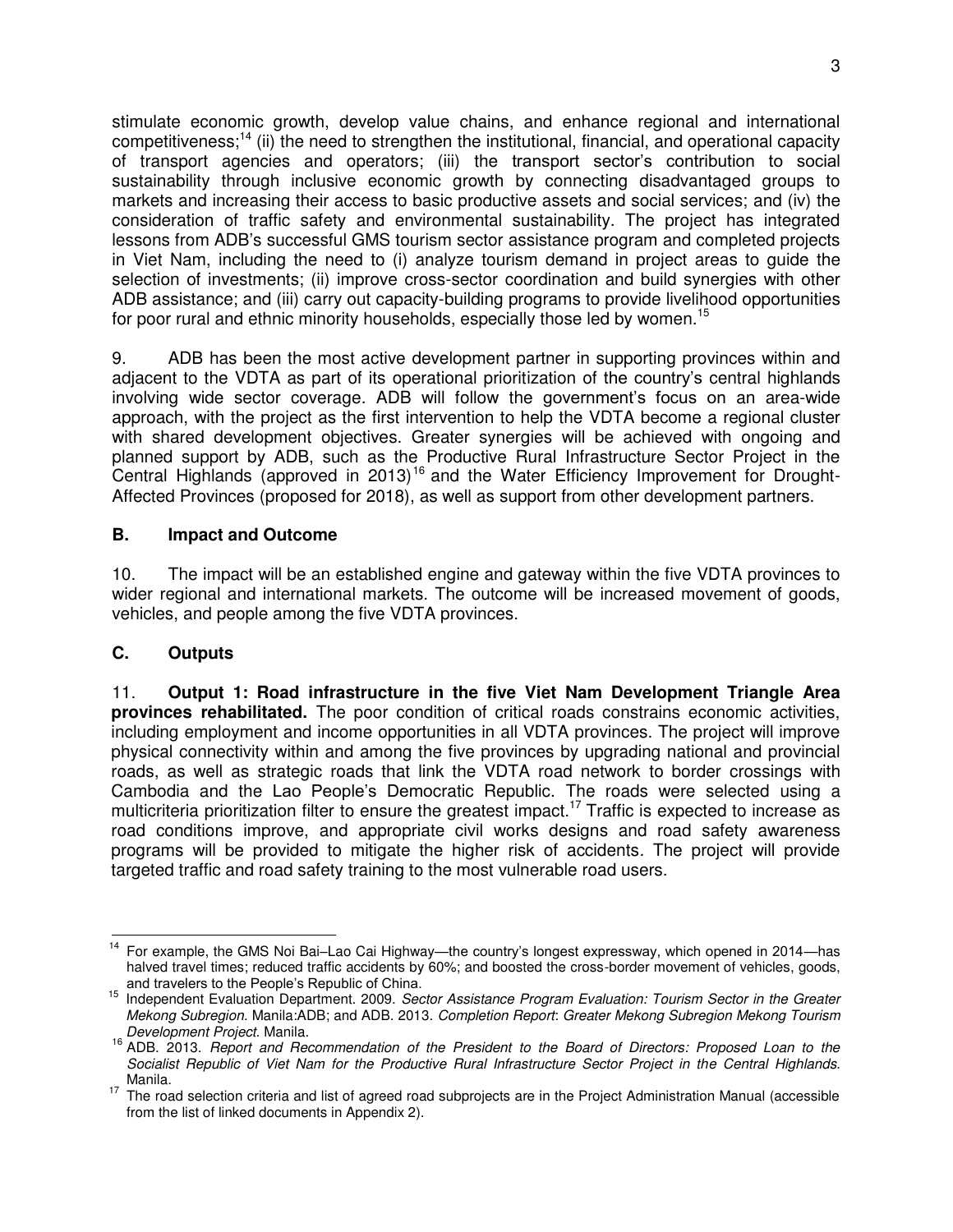12. **Output 2: Viet Nam Development Triangle Area plans and facilities for transport and trade facilitation with a focus on inclusive growth developed.** This output will stimulate inclusive economic activity by preparing an action plan to implement the CLV-DTA master plan and TTF agreements, taking into account ongoing and proposed TTF considerations under other regional frameworks, such as the GMS. The action plan will help project executing and implementing agencies incorporate gender, ethnic minority, climate change, and environmental aspects into integrated area development planning and execution. This soft infrastructure support supplements the rehabilitated physical connectivity by easing the movement of goods and people across borders, which will strengthen backward and forward links among agroprocessing and other industries.

13. The benefits of improved transport connectivity will be harnessed further by promoting pro-poor, ethnic-inclusive tourism to boost trade in goods and services. Provincial tourism plans prioritize inclusive, community-based, pro-poor tourism, and seven tourism subprojects have been selected for investment in Binh Phuoc, Dak Lak, Dak Nong, and Kon Tum.<sup>18</sup> These projects will include (i) small infrastructure improvements, such as water supply, solid waste, and wastewater management facilities; (ii) rural access road improvements, pathways, trails, and drainage; and (iii) the provision of related training to strengthen the business-enabling environment and provide new livelihood opportunities for poor rural and ethnic minority households.

14. The project will be implemented in coordination with an ongoing regional technical assistance project<sup>19</sup> to help the VDTA integrate aspects related to the protection and use of natural resources <sup>20</sup> into the strategic planning and development of the VDTA master plan.

15. **Output 3: Institutional capacity for investment planning, project design and implementation, and resource management strengthened.** This output will help improve the efficiency of broad investment planning, project management, and small business development within the VDTA provinces in line with the VDTA's long-term development objective to become a stronger and more cohesive economic area. Activities include (i) institutional strengthening and training for officials appointed by the VDTA provinces to implement the action plans, and (ii) capacity development and business support programs for local entrepreneurs, especially women and ethnic minorities, to develop and operate small and micro-enterprises such as accommodation, agro- and food processing, food and beverage services, tourism transport services, handicraft production, and other cultural industries.

## **D. Investment and Financing Plans**

16. The project is estimated to cost \$122.11 million. Detailed cost estimates by expenditure category and financier are in the project administration manual (PAM). $21$ 

17. The government has requested a loan in various currencies equivalent to SDR76.84 million from ADB's Special Funds resources (Asian Development Fund) to help finance the

 $\overline{a}$ 

<sup>&</sup>lt;sup>18</sup> A description of the selected tourism subprojects is in the Project Administration Manual (accessible from the list of linked documents in Appendix 2).

<sup>19</sup> ADB. 2013. *Technical Assistance for Promoting Ecosystem Services and Forest Carbon Financing in Asia and the Pacific*. Manila (TA 8564-REG).

<sup>&</sup>lt;sup>20</sup> Rapid Ecosystem Assessment (accessible from the list of linked documents in Appendix 2).

<sup>&</sup>lt;sup>21</sup> Project Administration Manual (accessible from the list of linked documents in Appendix 2).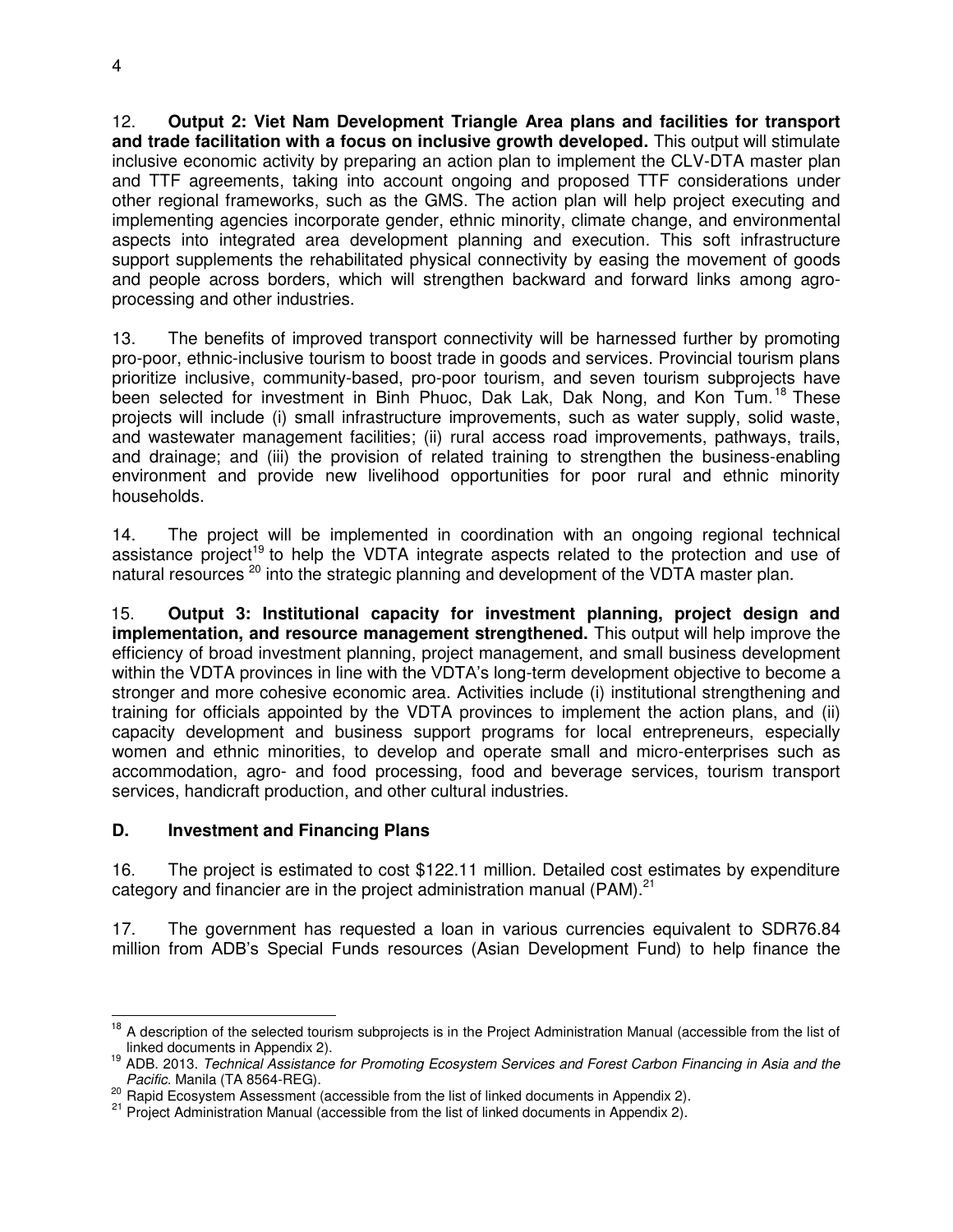project.<sup>22</sup> The loan will have a 25-year term, including a grace period of 5 years, an interest rate of 2% per annum during the grace period and thereafter, and such other terms and conditions set forth in the draft loan and project agreements. The ADB loan financing charges during implementation will be capitalized as part of the loan. The VDTA provinces will provide \$15.60 million.<sup>23</sup> The project investment and financing plans are in Tables 1 and 2.

#### **Table 1: Project Investment Plan**

(\$ million)

| <b>Item</b> |                                                                                                                                       | <b>Amount</b> <sup>a</sup> |
|-------------|---------------------------------------------------------------------------------------------------------------------------------------|----------------------------|
|             | A. Base Cost <sup>b</sup>                                                                                                             |                            |
|             | 1. Road infrastructure in five VDTA provinces rehabilitated                                                                           | 91.34                      |
|             | 2. VDTA plans and facilities for transport and trade facilitation with a focus on inclusive growth<br>developed                       | 10.37                      |
|             | Institutional capacity for VDTA investment planning, project design and implementation, and<br>3.<br>resource management strengthened | 3.10                       |
|             | Subtotal (A)                                                                                                                          | 104.81                     |
|             | <b>B.</b> Contingencies <sup>c</sup>                                                                                                  | 14.81                      |
|             | C. Financing Charges During Implementation <sup>d</sup>                                                                               | 2.49                       |
|             | Total $(A+B+C)$                                                                                                                       | 122.11                     |

VDTA = Viet Nam Development Triangle Area.

<sup>a</sup> Includes taxes and duties of \$12 million to be financed by the Government of Viet Nam and the Asian Development Bank (ADB). The following principles were followed in determining taxes and duties to be financed by ADB: (i) the amount does not represent an excessive share of the project, (ii) the taxes and duties apply only to ADB-financed expenditures, (iii) the amount is within the country cost-sharing ceiling, and (iv) financing of taxes and duties is material and relevant to the project's success.

<sup>b</sup> In mid-2016 prices based on ADB's project preparatory technical assistance for the Support for the Border Areas Development Project (TA 8849-VIE) team's estimates.

<sup>c</sup> Physical contingencies were computed at 10% for all categories, except tourism infrastructure, community development support, and vehicles and equipment, which were computed at 0%. Price contingencies were computed at 1.4% for 2017, 1.5% for 2018 and thereafter for foreign currency costs, and 5% for 2017 and thereafter for local currency costs; this includes a provision for potential exchange rate fluctuation under the assumption of a purchasing power parity exchange rate.

<sup>d</sup> Computed at 2% per annum on withdrawn amounts.

Source: Asian Development Bank estimates.

#### **Table 2: Financing Plan**

| Amount       | <b>Share of Total</b> |
|--------------|-----------------------|
| $$$ million) | (%)                   |
|              |                       |
| 106.51       | 87.22                 |
| 15.60        | 12.78                 |
| 122.11       | 100.00                |
|              |                       |

ADF = Asian Development Fund.

 $\overline{a}$ 

Source: Asian Development Bank estimates.

18. The government will provide the proceeds of the loan to the VDTA provinces through (i) budgetary grant transfers and (ii) relending to the executing agencies under subsidiary loan agreements, with terms and conditions satisfactory to ADB. The ratio of relending from the government to the provinces will vary depending on the provinces' financial capacity.

<sup>&</sup>lt;sup>22</sup> ADB will finance (i) civil works; (ii) consulting services for construction supervision, capacity building, and external audit, inclusive of applicable taxes and duties for the expenditure items covered by ADB; and (iii) interest during project implementation.

<sup>&</sup>lt;sup>23</sup> Counterpart funds will finance (i) land acquisition and resettlement costs; (ii) community development for tourism services; (iii) all consulting services for project implementation, except for construction supervision and external audit; (iv) gender action plan and environment monitoring plan implementation; (v) project management unit operation; and (vi) all training and awareness programs.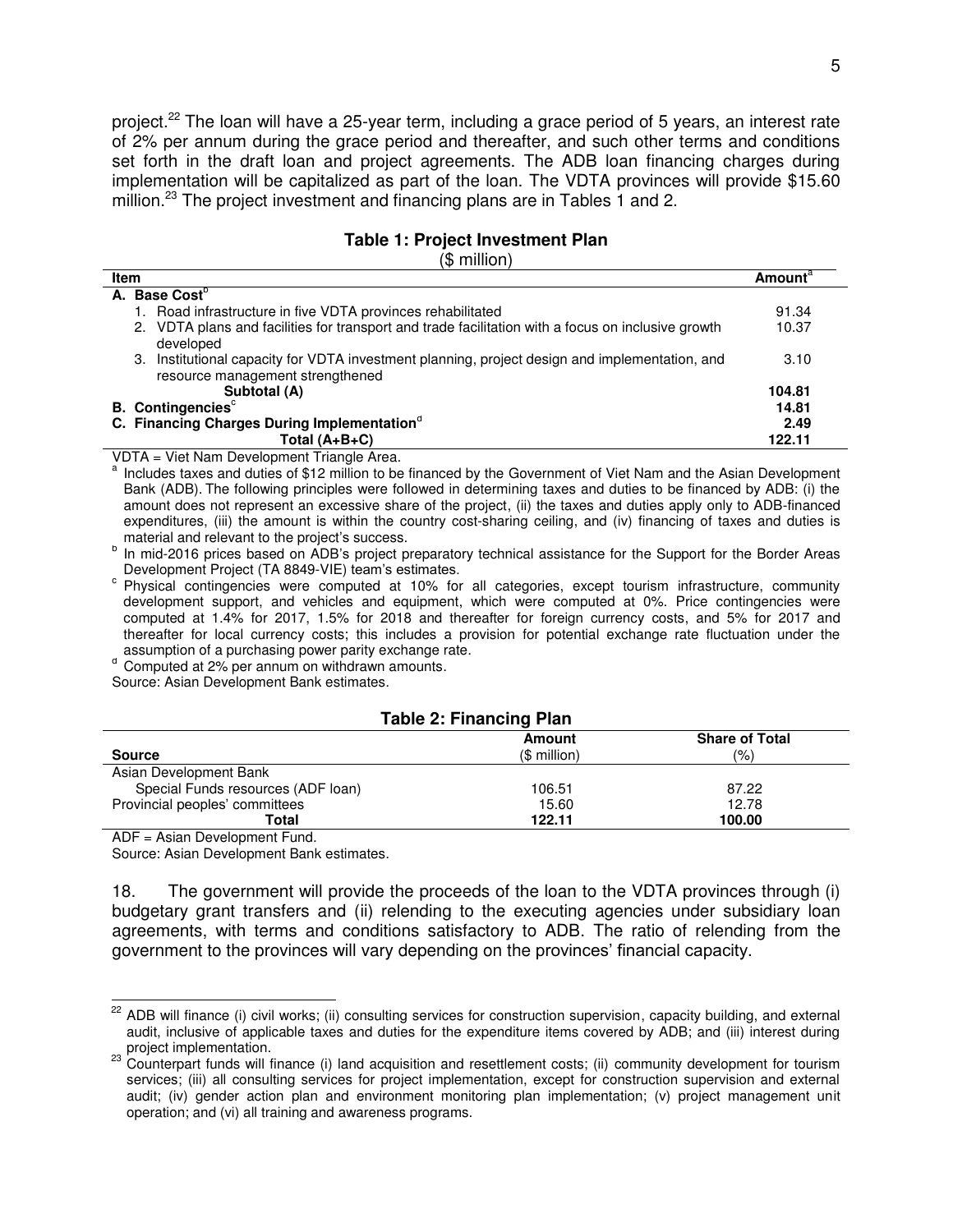## **E. Implementation Arrangements**

19. The implementation arrangements are summarized in Table 3 and detailed in the PAM.

| <b>Aspects</b>                     |                                                                                      | <b>Arrangements</b>                                                    |                 |  |
|------------------------------------|--------------------------------------------------------------------------------------|------------------------------------------------------------------------|-----------------|--|
| Implementation period              |                                                                                      | June 2017-December 2022                                                |                 |  |
| Estimated completion date          |                                                                                      | 31 December 2022 (loan closing date: 30 June 2023)                     |                 |  |
| Management                         |                                                                                      |                                                                        |                 |  |
| Oversight body<br>(i)              | Interministerial project steering committee.                                         |                                                                        |                 |  |
|                                    |                                                                                      | Chair: Rotation shared by the heads of each of the five PPC members:   |                 |  |
|                                    |                                                                                      | MPI, MOF, MOT, MCST, MOC, PPMU, directors of five PPCs                 |                 |  |
| <b>Executing agencies</b><br>(ii)  | PPCs of the VDTA                                                                     |                                                                        |                 |  |
| Key implementing agencies<br>(iii) | DPIs of the VDTA                                                                     |                                                                        |                 |  |
| (iv) Implementation unit           |                                                                                      | Five PPMUs (total of 12 PPMU staff in each of the five VDTA provinces) |                 |  |
| Procurement (Works and             | National procedures                                                                  | 37 contracts (government-                                              | \$2.82 million  |  |
| Equipment)                         |                                                                                      | financed)                                                              |                 |  |
|                                    | <b>NCB</b>                                                                           | 16 contracts                                                           | \$87.05 million |  |
|                                    | National procedures                                                                  | 37 contracts (government-                                              | \$5.51 million  |  |
| Consulting services                |                                                                                      | financed)                                                              |                 |  |
|                                    | <b>QCBS</b>                                                                          | 5 contracts, 150 person-<br>months each PPMU                           | \$0.73 million  |  |
|                                    | <b>LCS</b>                                                                           | 5 contracts, approximately 5<br>person-months each PPMU                | \$0.25 million  |  |
|                                    |                                                                                      | Key government-financed consulting packages, including start-up and    |                 |  |
| Advance contracting                |                                                                                      |                                                                        |                 |  |
|                                    | project implementation support consultants, will be recruited as advance<br>actions. |                                                                        |                 |  |
|                                    | The loan proceeds will be disbursed in accordance with ADB's Loan                    |                                                                        |                 |  |
|                                    |                                                                                      | Disbursement Handbook (2015, as amended from time to time) and         |                 |  |
| <b>Disbursement</b>                |                                                                                      | detailed arrangements agreed between the government and ADB.           |                 |  |
|                                    |                                                                                      |                                                                        |                 |  |

#### **Table 3: Implementation Arrangements**

ADB = Asian Development Bank; DPI = Department of Planning and Investment; LCS = least-cost selection; MCST = Ministry of Culture, Sports and Tourism; MOC = Ministry of Construction; MOF = Ministry of Finance; MOT = Ministry of Transport; MPI = Ministry of Planning and Investment; NCB = national competitive bidding; PPC  $=$  provincial people's committee; PPMU  $=$  provincial project management unit; QCBS  $=$  quality and cost-based selection; VDTA = Viet Nam Development Triangle Area.

Source: Asian Development Bank.

20. The project steering committee will represent the provinces in addressing project-related interprovincial coordination, negotiations, and discussions. The five VDTA provincial people's committees (PPCs) will be the executing agencies; they have nominated their departments of planning and investment as the implementing agencies, and will appoint a provincial department to be responsible for the provincial project management units (PPMUs). The PPMUs, which will be supported by project implementation consultants,  $24$  will manage the day-to-day project implementation and, with ADB's prior concurrence, will appoint the PPMU's key professional staff and assign qualified support staff. At the commune level, the project will coordinate closely with the existing local administrations, utilizing the commune people's committee as the project point of liaison. The communication and participation plan and gender action plan provide guidance to ensure that project stakeholders are appropriately engaged. The PPMUs will cooperate closely with commune personnel in (i) organizing public consultations, (ii) monitoring design and implementation, and (iii) creating a grievance redress mechanism with commune supervision boards (CSBs).<sup>25</sup>

 $\overline{a}$ <sup>24</sup> The terms of reference for the implementation consultants are in the Project Administration Manual (accessible from the list of linked documents in Appendix 2).

<sup>&</sup>lt;sup>25</sup> The CSBs will include at least one female representative.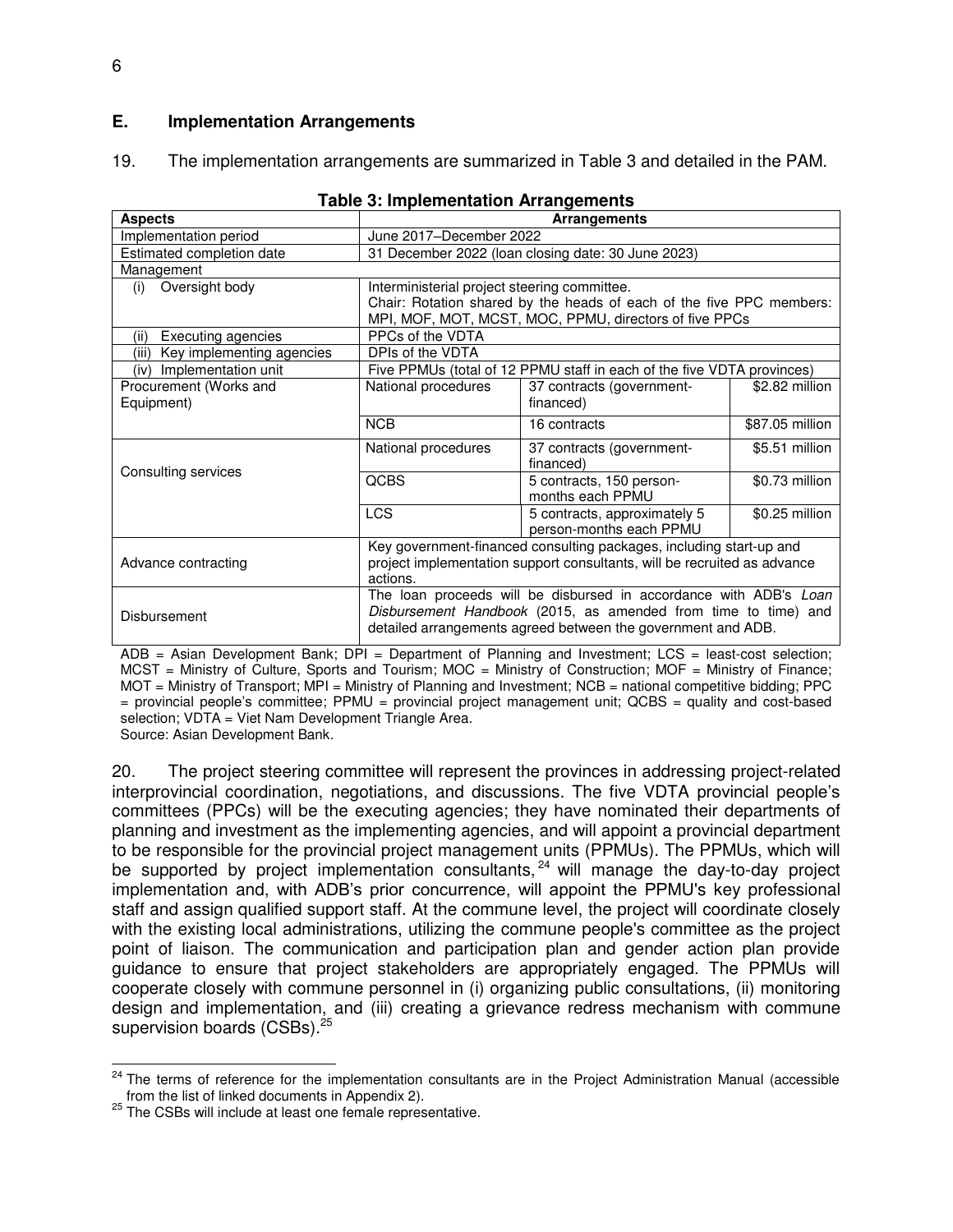# **III. DUE DILIGENCE**

# **A. Technical**

21. Engineering solutions are based on whole life cost considerations that take into account the project's technical feasibility, cost, durability, affordability, and environmental aspects, such as adequacy of embankment height, drainage and erosion control, for addressing extreme weather conditions. Standards and best practices that the contractors and local authorities are familiar with are used to eliminate delays. Contract packaging has been tailored to attract qualified contractors and capacity-building programs will help small entrepreneurs improve the business-enabling environment.

# **B. Economic and Financial**

22. Economic analysis was undertaken for each of the five road subprojects. The benefits quantified for output 1 come from reduced vehicle operating costs and time savings. The economic internal rates of return (EIRRs) for the provincial subprojects are 18.7% (Gia Lai), 16.4% (Dak Lak), 12.3% (Dak Nong), 12.2% (Kon Tum), and 13.1% (Binh Phuoc). The output 1 investment is assessed as feasible across all subprojects, with an EIRR of 14.5%.

23. The benefits quantified for output 2 are derived from the incremental increase in the number of visitors to the tourist sites (footnote 18), visitor spending, and additional revenues arising from the homestay business. The estimated EIRR of the tourism subprojects averages 15.4%, declining to 14.1% if the capacity strengthening costs under output 2 are included.

24. The project's economic viability was tested by combining the net cash flows of outputs 1 and 2, the costs of output 3, and project management overhead. The overall project was found to be economically feasible, with an EIRR of 13.9%.<sup>26</sup>

25. **Financial viability**. A projection of the financial position of the five provinces for 2017– 2026 has been prepared. Revenue and expenditures have been conservatively projected to grow annually over this period at the local inflation rate of 5% or, if higher, to follow past growth trends. The dong is expected to depreciate by 5% each year. The projections include the provincial project investment, ADB loan proceeds utilized, counterpart contribution, debt service repayment on the subloan, and adequate O&M for the sustainable operation of the project infrastructure. The financial analysis showed that the provinces can afford the project, as they can provide the counterpart contribution, provide adequate O&M for sustainable operation, and repay the debt service on the subloan. The annual counterpart contribution and combined annual O&M plus debt service are individually less than 1% of total state budget expenditures.

## **C. Governance**

j

26. The financial management assessment indicates that the project-specific risks, which are generally moderate, can be reduced to low with appropriate mitigation measures, involving the appointment of experienced and qualified staff to the PPMU, technical support, and training in ADB procedures.<sup>27</sup> Each PPMU will (i) maintain separate project accounts and records by funding source for all expenditures incurred under the project, (ii) cause the detailed project accounts to be audited following international auditing standards and ADB's requirements by an

 $26$  Economic Analysis (accessible from the list of linked documents in Appendix 2).

 $27$  Financial Management Assessment (accessible from the list of linked documents in Appendix 2).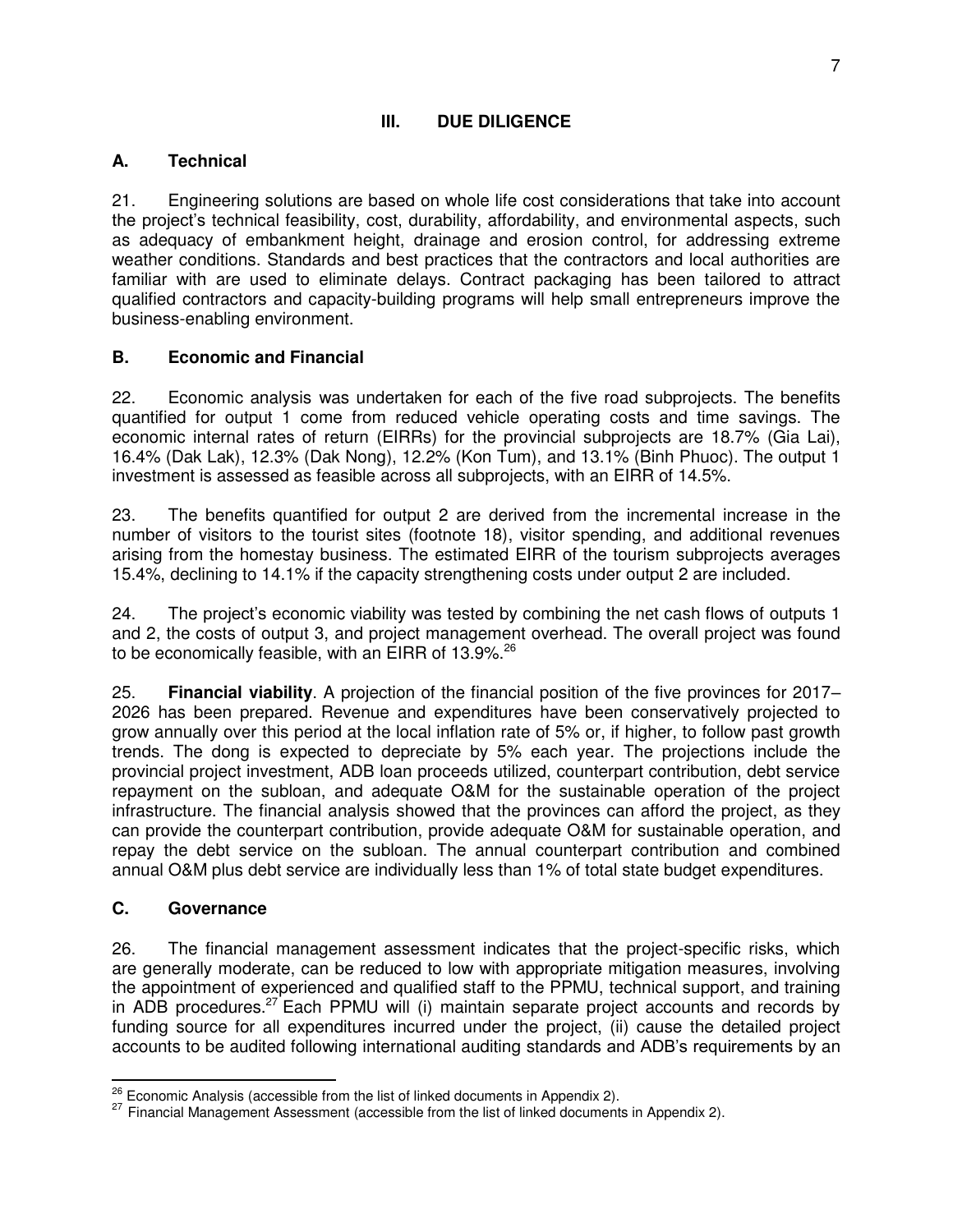independent auditor acceptable to ADB, and (iii) involve the CSBs to ensure their participation in monitoring subproject implementation

27. The financing allocations and components that must follow ADB procedures have been arranged taking into account the PPCs' limited experience and capacity for managing externally funded projects. All procurement of goods and civil works and recruitment of consultants to be financed by the ADB loan must follow ADB's Procurement Guidelines (2015, as amended from time to time) and Guidelines on the Use of Consultants (2013, as amended from time to time). The government's public procurement regulations (as acceptable to ADB) will be applied for packages procured using national competitive bidding and shopping procedures.

28. ADB's Anticorruption Policy (1998, as amended to date) was explained to and discussed with the government and the PPCs. The specific policy requirements and supplementary measures are described in the PAM.

# **D. Poverty and Social**

29. The project will directly benefit about 225,000 people, including 12,400 ethnic minority beneficiaries of tourism subprojects (footnote 3). The poverty rate in the VDTA provinces, except for Binh Phuoc, is higher than the national average. Ethnic minorities represent a relatively larger share of the poor population, with many just above the poverty level and highly vulnerable to unpredicted events. Poverty is attributed to (i) a lack of land, labor, and credit, and limited production knowledge and trade skills, especially on the part of poor ethnic women who have limited education; and (ii) poor basic infrastructure, which hampers economic development by creating high costs throughout value chains such as agriculture and tourism. The project's road investments will expand economic opportunities to benefit all, while the tourism investments will benefit the rural poor, especially ethnic minorities.

30. **Gender.** The project is categorized *effective gender mainstreaming*. A gender analysis revealed that women have fewer opportunities than men to participate in public decisionmaking, and less access to information, training, and employment, especially during the low agricultural season. A gender action plan was prepared that promotes (i) equality of project benefits and opportunity-sharing between men and women; (ii) reduction in gender inequalities and social risks (HIV/AIDS transmission prevention, human trafficking prevention, and road safety); (iii) training of women, including those from ethnic minorities, on technical topics, including tourism service deliveries; (iv) increased representation of women in decision-making bodies; and (v) collection of sex-disaggregated data for benefit monitoring and evaluation.<sup>28</sup>

# **E. Safeguards**

31. **Involuntary resettlement**. Based on ADB's Safeguard Policy Statement (2009), the overall project is classified *category B* for involuntary resettlement. The developments and improvements under the subprojects are unlikely to trigger major resettlement impacts because most of the infrastructure will be improved within existing rights-of-way (ROWs). As a result, the primary points of concern will be minor land acquisition and compensation for roadside trees, crops, or small structures that may be affected within the ROW. The PPCs and ADB have agreed on a combined resettlement and ethnic minorities development plan (REMDP).<sup>29</sup> Minor land acquisition, compensation, allowances, operation and administration, surveys, monitoring,

j  $28 \text{$  Gender Action Plan (accessible from the list of linked documents in Appendix 2).

<sup>&</sup>lt;sup>29</sup> Resettlement and Ethnic Minorities Development Plan (accessible from the list of linked documents in Appendix 2).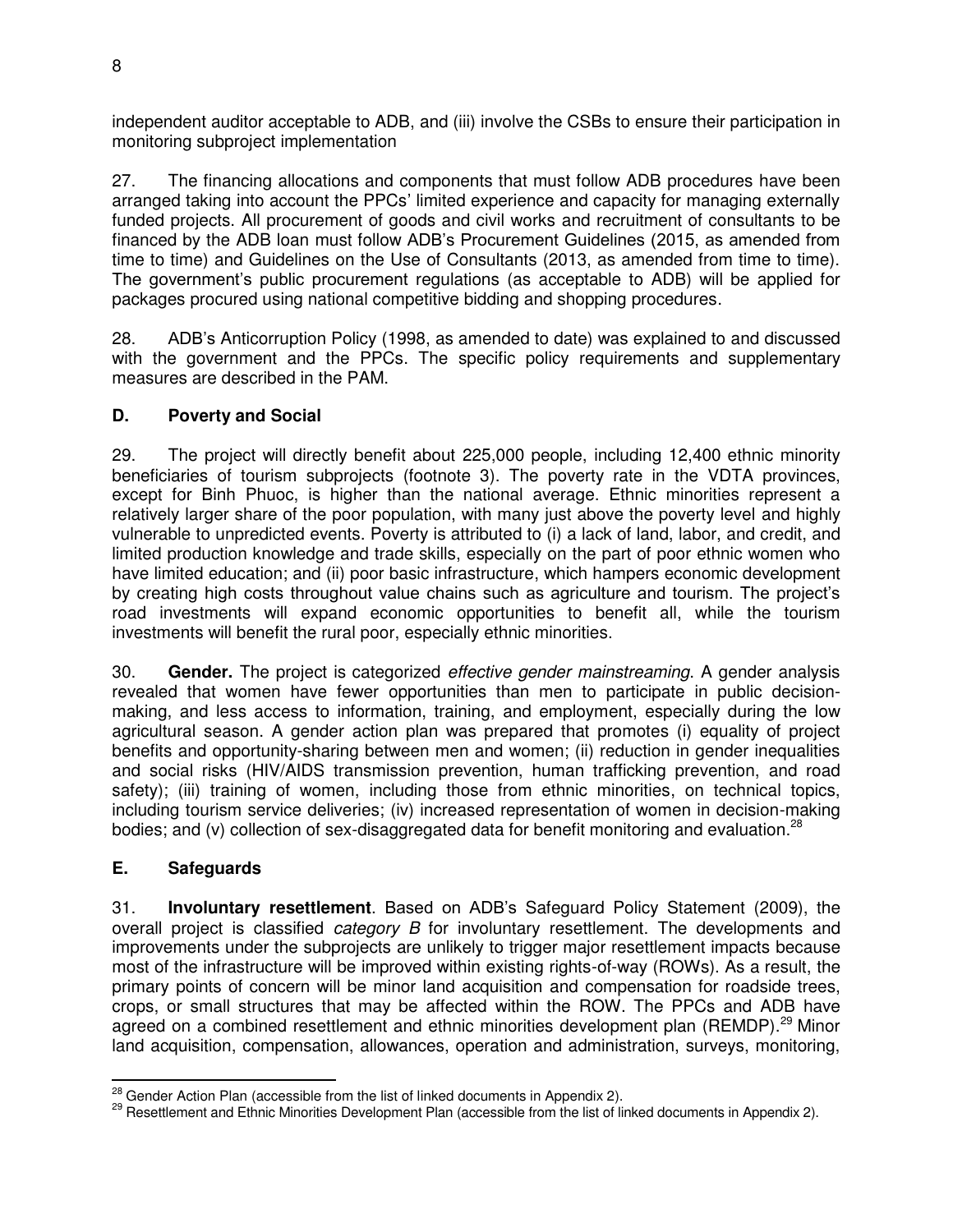and reporting will be financed by government counterpart funds. The internal monitor will ensure that the resettlement process and impacts are evaluated properly and timely reported to ADB.

32. **Indigenous peoples.** Based on ADB's Safeguard Policy Statement (2009), the overall project is classified *category B* for indigenous peoples. Impacts on ethnic minorities in the project areas are overwhelmingly positive since the subprojects will be aimed at the overall economic and social improvement of the total population. The project will not cause physical displacement from traditional or customary lands, nor negatively impact the identity, culture, or customary livelihood system of ethnic minorities. The REMDP will be used to ensure the inclusion of ethnic minorities and their access to project benefits. The REMDP also includes mitigation measures to address impacts on ethnic minorities, an institutional capacity development program, and a grievance redress mechanism. It also complies with ADB information disclosure and consultation requirements. The seven tourism subprojects are assessed *category C* for involuntary resettlement and indigenous peoples.

33. **Environment.** Based on ADB's Safeguard Policy Statement (2009), the overall project is classified *category B*. Initial environmental examinations (IEEs)<sup>30</sup> were prepared for each of the five road subprojects. The IEEs found only a few significant adverse impacts, none of which is irreversible. All road works under the project will be carried out within existing ROWs, and no civil works will be carried out in sensitive biodiversity areas. The environmental management plans, included in the IEEs, will be updated during the detailed design of the road subprojects and reviewed and endorsed by ADB. The five tourism subprojects under output 2 involve the construction of small infrastructure in the villages to improve tourist destinations, and will cause minor or no environmental impacts. During project implementation, parallel to the preparation of the detailed designs, rapid environmental assessments to be agreed with ADB will be carried out to reconfirm the tourism subprojects as *category C*. A climate risk and vulnerability assessment was prepared based on climate projections downscaled within the VDTA.<sup>31</sup>

## **F. Risks and Mitigating Measures**

34. Major risks and mitigating measures are summarized in Table 4 and described in detail in the risk assessment and management plan.<sup>32</sup> With the mitigation measures, the overall risk is considered medium, and the project's benefits and impacts will outweigh the estimated costs.

| <b>Risks</b>                                                                                                                                                                                                                                     | <b>Mitigating Measures</b>                                                                                                                                                                                                                                                                                                                                                                                                                              |
|--------------------------------------------------------------------------------------------------------------------------------------------------------------------------------------------------------------------------------------------------|---------------------------------------------------------------------------------------------------------------------------------------------------------------------------------------------------------------------------------------------------------------------------------------------------------------------------------------------------------------------------------------------------------------------------------------------------------|
| <b>Regional and local coordination</b>                                                                                                                                                                                                           | ADB will remain closely engaged with and actively support Viet Nam's                                                                                                                                                                                                                                                                                                                                                                                    |
| in implementing CLV-DTA<br>Delavs<br>transport and trade agreements, the<br>stakeholders<br>inability<br>to<br>engage<br>effectively on strategies and priorities,<br>and difficulty in mobilizing and retaining<br>qualified and trained staff. | participation in subregional economic cooperation and integration<br>programs, including those related to transport and trade facilitation. The<br>project will specifically support the implementation of CLV-DTA<br>agreements by training and motivating provincial officials for better<br>investment planning and project management, and beneficiaries in<br>business development and livelihood enhancement, especially in<br>inclusive tourism. |
| <b>Public financial management</b>                                                                                                                                                                                                               | ADB assistance, particularly programmed policy-based loans, will help                                                                                                                                                                                                                                                                                                                                                                                   |
| Weak budget planning, which can lead<br>suboptimal<br>budget<br>allocation<br>to<br>decisions.<br>inadequate institutional<br>arrangements<br>capacity.<br>and<br>and                                                                            | improve public financial management systems, while the project will<br>benefit from tried-and-tested procedures and measures established<br>under the ADB portfolio. On the part of the Government of Viet Nam, the<br>recent tightening of policies and measures on ODA financing through                                                                                                                                                              |

**Table 4: Summary of Risks and Mitigating Measures** 

 $\overline{a}$  $\frac{30}{10}$  Initial Environmental Examination (accessible from the list of linked documents in Appendix 2)

<sup>&</sup>lt;sup>31</sup> Climate Risk and Vulnerability Assessment (accessible from the list of linked documents in Appendix 2).

<sup>&</sup>lt;sup>32</sup> Risk Assessment and Risk Management Plan (accessible from the list of linked documents in Appendix 2).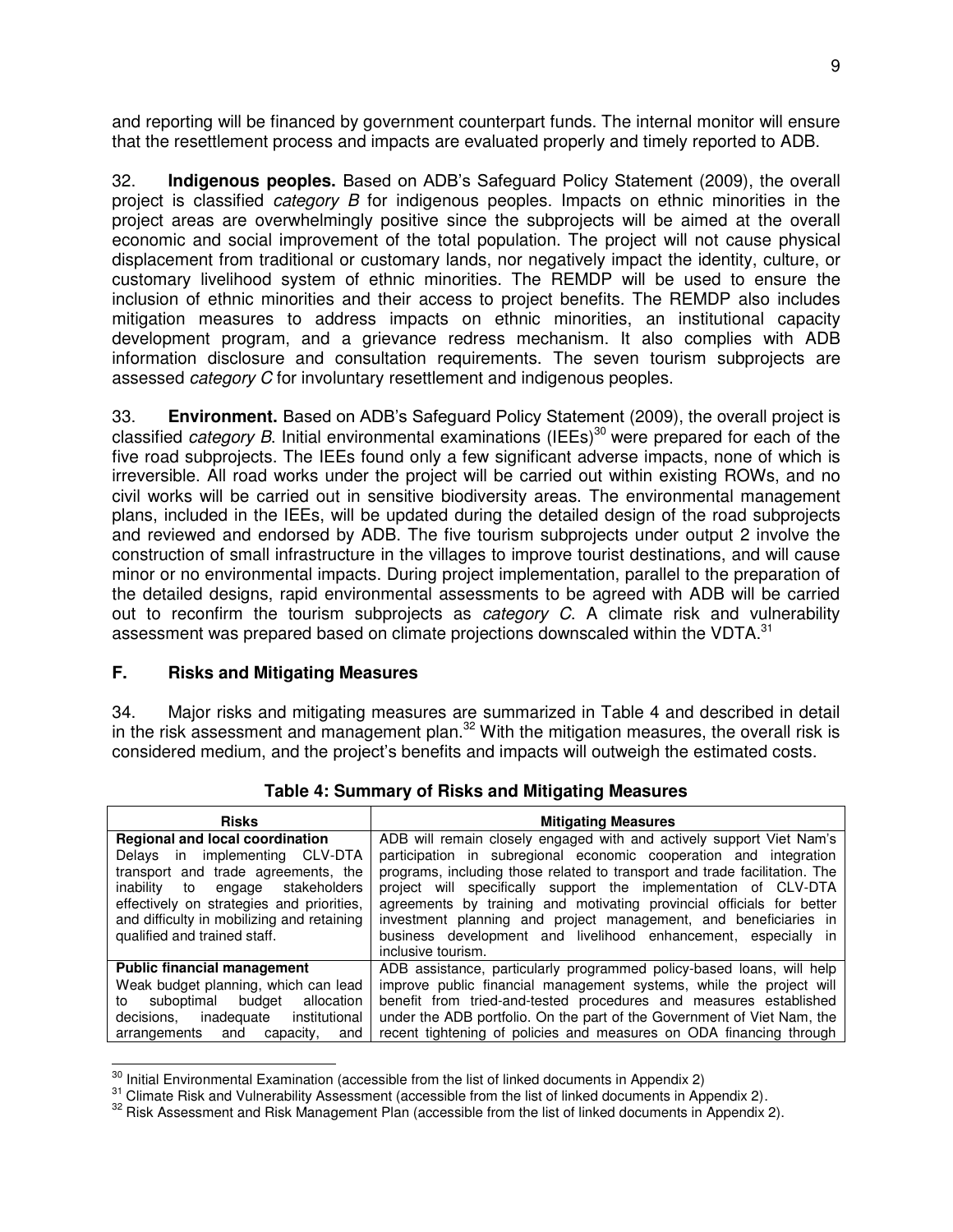| <b>Risks</b>                                                                                                                                                                                                                                                                                                                                                                                      | <b>Mitigating Measures</b>                                                                                                                                                                                                                                                                                                                                                                                                                                                                                                                                                                                         |
|---------------------------------------------------------------------------------------------------------------------------------------------------------------------------------------------------------------------------------------------------------------------------------------------------------------------------------------------------------------------------------------------------|--------------------------------------------------------------------------------------------------------------------------------------------------------------------------------------------------------------------------------------------------------------------------------------------------------------------------------------------------------------------------------------------------------------------------------------------------------------------------------------------------------------------------------------------------------------------------------------------------------------------|
| negative consequences of insufficient                                                                                                                                                                                                                                                                                                                                                             | and regulatory changes will help strengthen local<br>various legal                                                                                                                                                                                                                                                                                                                                                                                                                                                                                                                                                 |
| preparation for decentralization.                                                                                                                                                                                                                                                                                                                                                                 | commitment to fiscal restructuring<br>aovernments'<br>and financial<br>management reforms and ownership of their ODA financed projects.                                                                                                                                                                                                                                                                                                                                                                                                                                                                            |
| <b>Procurement</b><br>The new procurement law must be fully<br>complied with to improve transparency,<br>efficiency and<br>fair<br>treatment<br>-in<br>checks<br>procurement; external<br>on<br>procurement decisions and actions by<br>government agencies need to be made<br>more effective; and strengthening of<br>provincial institutional frameworks and<br>procurement capacity is needed. | ADB will prepare national and sector-level procurement risk assessment<br>and management plans to guide a risk-based approach to procurement.<br>ADB will also continue enforcing its guidelines on conflicts of interest and<br>facilitate training for government officials. At the project level, ADB will<br>encourage PPMUs to engage accounting support to ensure timely<br>record-keeping and reconciliation, and strict adherence to financial<br>management policies and internal controls. The project's procurement<br>plan proposes fewer and larger packages to reduce the number of<br>transactions. |
| Governance<br>Inappropriate monitoring and oversight<br>mechanism,<br>and<br>executing<br>and<br>implementing agencies' weak integrity,<br>institutions, and capacity.                                                                                                                                                                                                                            | ADB will support the implementation of the Amended Law on Anti-<br>Corruption of 2012, which includes guidelines on increased transparency<br>and accountability of public agencies and officials. ADB-funded PPMUs<br>will establish and strengthen mechanisms to mitigate the risk of seeking<br>personal gain. ADB will provide continuous support for capacity<br>development and resources for accountability institutions.                                                                                                                                                                                   |
| <b>Project management</b><br>Weak capacity of PPCs and communes<br>to sustainably operate and maintain the<br>infrastructure and facilities supported<br>under the project, and construction<br>due<br>delays<br>to<br>extreme<br>weather<br>conditions                                                                                                                                           | The project design includes targeted ADB financing of specific items that<br>are easily measured and monitored (infrastructure and consulting<br>services). The executing agencies will be responsible for identifying key<br>project staff and will allow ADB to review their qualifications as outlined in<br>the PAM. ADB will provide the implementing agencies with on-the-job<br>training. Civil works contractors are required to follow the environment<br>management plan to minimize adverse impacts on the environment.                                                                                 |

ADB = Asian Development Bank, CLV-DTA = Cambodia–Laos–Viet Nam development triangle area, ODA = official development assistance, PPC = provincial people's committee, PPMU = provincial project management unit. Source: Asian Development Bank.

## **IV. ASSURANCES**

35. The government and VDTA PPCs have assured ADB that the implementation of the overall project shall conform to all applicable ADB policies, including those concerning anticorruption measures, safeguards, gender, procurement, consulting services, and disbursement as described in detail in the PAM and loan documents. The government and VDTA PPCs have agreed with ADB on certain covenants for the overall project, which are set forth in the loan and project agreements.

#### **V. RECOMMENDATION**

36. I am satisfied that the proposed loan would comply with the Articles of Agreement of the Asian Development Bank (ADB) and recommend that the Board approve the loan in various currencies equivalent to SDR76,840,000 to the Socialist Republic of Viet Nam for the Support to Border Areas Development Project, from ADB's Special Funds resources, with an interest charge at the rate of 2% per annum during the grace period and thereafter; for a term of 25 years, including a grace period of 5 years; and such other terms and conditions as are substantially in accordance with those set forth in the draft loan and project agreements presented to the Board.

> Takehiko Nakao President

17 November 2016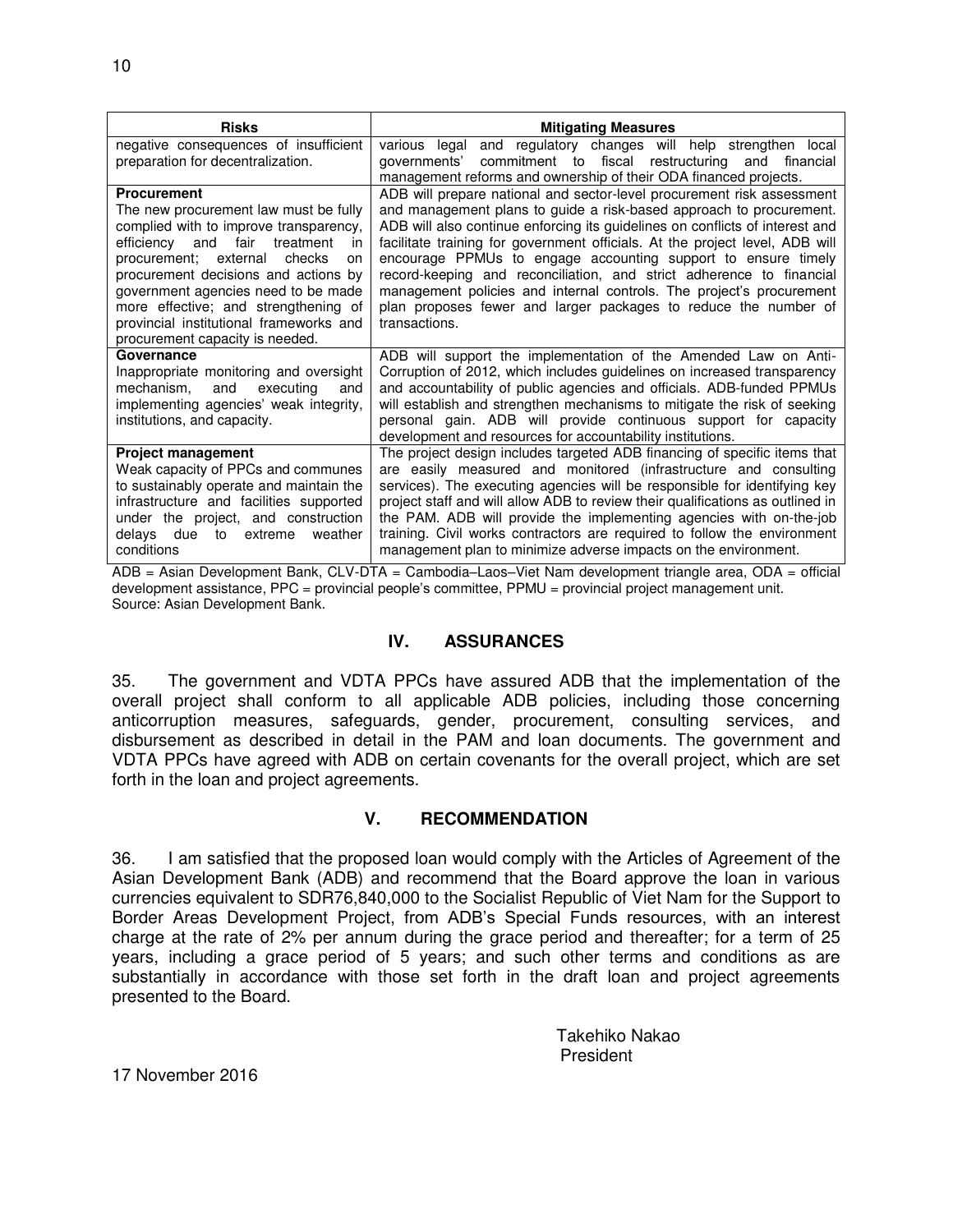# **DESIGN AND MONITORING FRAMEWORK**

#### **Impact the Project is Aligned with**

Engine and gateway within the five VDTA provinces to wider regional and international markets established<sup>a</sup>

| <b>Results Chain</b>                                                                                       | <b>Performance Indicators</b><br>with Targets and<br><b>Baselines</b>                                                                                                                                                                                                     | <b>Data Sources and</b><br><b>Reporting Mechanisms</b>                                                                                                                                      | <b>Risks</b>                                                                                                                                                                                                                                      |
|------------------------------------------------------------------------------------------------------------|---------------------------------------------------------------------------------------------------------------------------------------------------------------------------------------------------------------------------------------------------------------------------|---------------------------------------------------------------------------------------------------------------------------------------------------------------------------------------------|---------------------------------------------------------------------------------------------------------------------------------------------------------------------------------------------------------------------------------------------------|
| <b>Outcome</b><br>Movement of goods,<br>vehicles, and people<br>among the five VDTA<br>provinces increased | By 2023:<br>a. Average daily passenger<br>traffic increased by 12%<br>and movement of goods<br>(ton-km) increased by 20%<br>on the improved roads<br>(2016 baseline: 850<br>vehicles and 100,000 ton-<br>km of freight per day)                                           | a. Provincial department of<br>transport traffic statistics<br>and completion of traffic<br>counts reported through<br>annual project progress<br>reports                                   | Weak capacity of PPCs<br>and communes to operate<br>and maintain the<br>infrastructure and facilities<br>supported under the<br>project successfully and<br>sustainably, including<br>premature deterioration<br>due to inadequate<br>maintenance |
|                                                                                                            | b. 20% increase in the<br>value of commodities<br>passing through the VDTA<br>border-crossing stations<br>(2016 baseline: \$1.5 billion)                                                                                                                                  | b. Provincial trade statistics<br>by border crossing broken<br>into exports and imports by<br>major commodity tonnage<br>and values to be included<br>in annual project progress<br>reports |                                                                                                                                                                                                                                                   |
|                                                                                                            | c. 30% increase in<br>international visitor<br>expenditure in the VDTA<br>(2015 baseline: \$5.9<br>million)                                                                                                                                                               | c. Provincial departments of<br>culture, sports, and tourism<br>statistics on arrivals and<br>daily spend per tourist                                                                       | Border trade and regional<br>tourism demand adversely<br>affected by delays in<br>implementing CLV-DTA<br>transport and trade<br>agreements                                                                                                       |
|                                                                                                            | d. 50% of tourism-related<br>job opportunities generated<br>by the project held by<br>women from ethnic minority<br>groups (2016 baseline: 0)                                                                                                                             | d-e. Provincial data from<br>health centers and schools<br>reported in annual<br>provincial statistics and<br>included in project progress<br>reports                                       |                                                                                                                                                                                                                                                   |
| <b>Outputs</b><br>1. Road infrastructure in<br>the five VDTA provinces<br>rehabilitated                    | By 2022:<br>1a. 236.7 km of national<br>and provincial roads linking<br>to National Highways 14<br>and 14C rehabilitated (2016<br>baseline: 0 km)<br>1b. 26.6 km of provincial<br>roads linking to border-<br>crossing stations<br>rehabilitated (2016<br>baseline: 0 km) | 1a-b. Project M&E field<br>reports and annual project<br>progress reports, ADB<br>review missions, and<br>contractor handover<br>certification                                              | Construction delays due<br>to extreme weather<br>conditions, such as<br>unseasonable rainfall                                                                                                                                                     |
|                                                                                                            | 1c. Road safety-awareness<br>program for at least 32,000<br>vulnerable road users (of<br>whom 50% are women) who<br>commute to factories,<br>communes, schools, and<br>markets along the improved<br>roads conducted (2016<br>baseline: 0)                                | 1c. Provincial road safety<br>committee work plans,<br>evaluation reports, and<br>project progress reports                                                                                  |                                                                                                                                                                                                                                                   |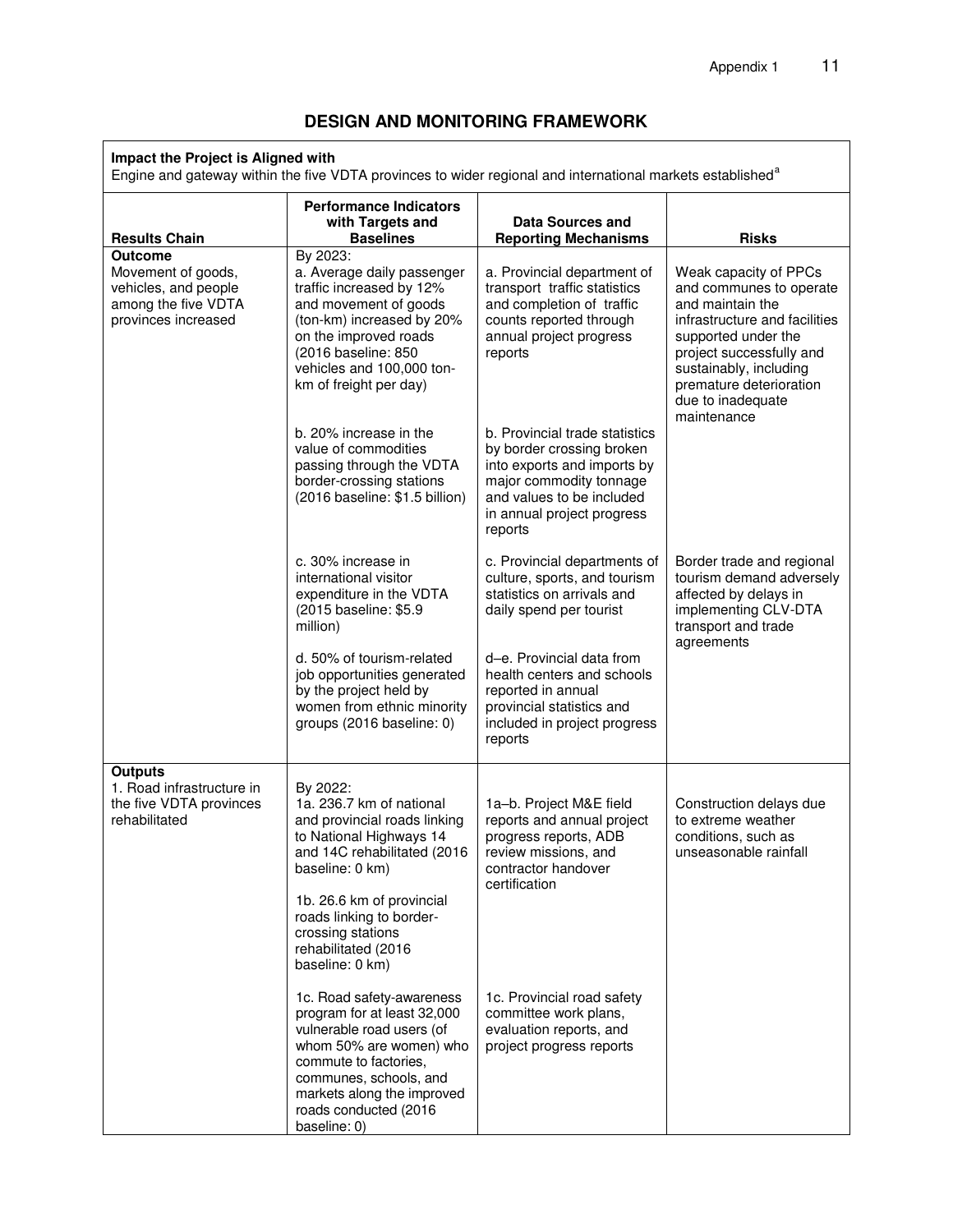| 2. VDTA plans and                                                                                                                                               | By 2022:                                                                                                                                                                                                                                    |                                                                                                                                                                                                                                                         |                                                                                                                                |
|-----------------------------------------------------------------------------------------------------------------------------------------------------------------|---------------------------------------------------------------------------------------------------------------------------------------------------------------------------------------------------------------------------------------------|---------------------------------------------------------------------------------------------------------------------------------------------------------------------------------------------------------------------------------------------------------|--------------------------------------------------------------------------------------------------------------------------------|
| facilities to facilitate<br>transport and trade with a<br>focus on inclusive growth<br>developed                                                                | 2a. VDTA implementation<br>action plan of the CLV-DTA<br>master plan prepared with<br>ecosystem services,<br>climate change, gender,<br>and ethnic minority<br>considerations (2016<br>baseline: no VDTA<br>implementation plan)            | 2a. Copies of the<br>implementation action plan<br>with the MPI letter<br>submitted to the CLV-DTA<br>secretariat, and referred to<br>in the relevant Greater<br>Mekong Subregion<br>documents, and annual and<br>quarterly project progress<br>reports | Inability to engage all<br>stakeholders effectively to<br>agree upon strategies and<br>priorities                              |
|                                                                                                                                                                 | 2b. VDTA integrated trade<br>strategy and action plan<br>prepared and submitted to<br>the Government of Viet<br>Nam for approval (2016<br>baseline: no strategy and<br>action plan)                                                         | 2b. Copy of the VDTA<br>integrated trade and<br>logistics strategy and action<br>plan and PMU-PPC<br>submission covering letter                                                                                                                         |                                                                                                                                |
|                                                                                                                                                                 | 2c. VDTA implementation<br>plans prepared for CLV-<br>DTA transport and trade<br>agreements (2016<br>baseline: no<br>implementation plan)                                                                                                   | 2c. Provincial<br>implementation plans for<br>the agreed CLV-DTA trade<br>and transport agreements<br>submitted to the PMU and<br>ADB and posted online                                                                                                 |                                                                                                                                |
|                                                                                                                                                                 | 2d. Facilities in 11 VDTA<br>tourist destinations<br>developed (2016 baseline:<br>$\left( 0\right)$                                                                                                                                         | 2d. Contractor completion<br>and project progress<br>reports                                                                                                                                                                                            |                                                                                                                                |
| 3. Institutional capacity for                                                                                                                                   | By 2022:                                                                                                                                                                                                                                    |                                                                                                                                                                                                                                                         |                                                                                                                                |
| <b>VDTA</b> investment<br>planning, project design<br>and implementation, and<br>resource management<br>strengthened                                            | 3a. Officials nominated by<br>the PPC (30% of whom are<br>female) and trained to<br>implement the VDTA<br>implementation action plan<br>and project (2016 baseline:<br>$\left( 0\right)$                                                    | 3a. Training reports from<br>the service provider and<br>project progress reports                                                                                                                                                                       | Difficulty in mobilizing and<br>retaining qualified and<br>trained staff for the project<br>during and after<br>implementation |
|                                                                                                                                                                 | 3b. 200 ethnic minority<br>persons (more than 50% of<br>whom are women) at the<br>improved tourist<br>destinations trained in<br>cultural and nature tourism-<br>related business operations<br>and service provision (2016<br>baseline: 0) | 3b. Training evaluation and<br>training provider completion<br>reports, and annual and<br>quarterly project progress<br>reports                                                                                                                         |                                                                                                                                |
| <b>Key Activities with Milestones</b>                                                                                                                           |                                                                                                                                                                                                                                             |                                                                                                                                                                                                                                                         |                                                                                                                                |
| 1.                                                                                                                                                              | Road infrastructure in five VDTA provinces rehabilitated                                                                                                                                                                                    |                                                                                                                                                                                                                                                         |                                                                                                                                |
| Prepare detailed design and contract documents for five subprojects (February 2018)<br>1.1<br>Award contracts for five road subprojects (September 2018)<br>1.2 |                                                                                                                                                                                                                                             |                                                                                                                                                                                                                                                         |                                                                                                                                |
| Complete construction of five subprojects (March 2021)<br>1.3                                                                                                   |                                                                                                                                                                                                                                             |                                                                                                                                                                                                                                                         |                                                                                                                                |
| Approve road safety committee campaign work plans (June 2019)<br>1.4                                                                                            |                                                                                                                                                                                                                                             |                                                                                                                                                                                                                                                         |                                                                                                                                |

1.5 Complete road safety training (December 2020)

**2 VDTA plans and facilities to facilitate transport and trade with a focus on inclusive growth developed** 

2.1 Agree on the process for preparing the VDTA implementation action plan (June 2019)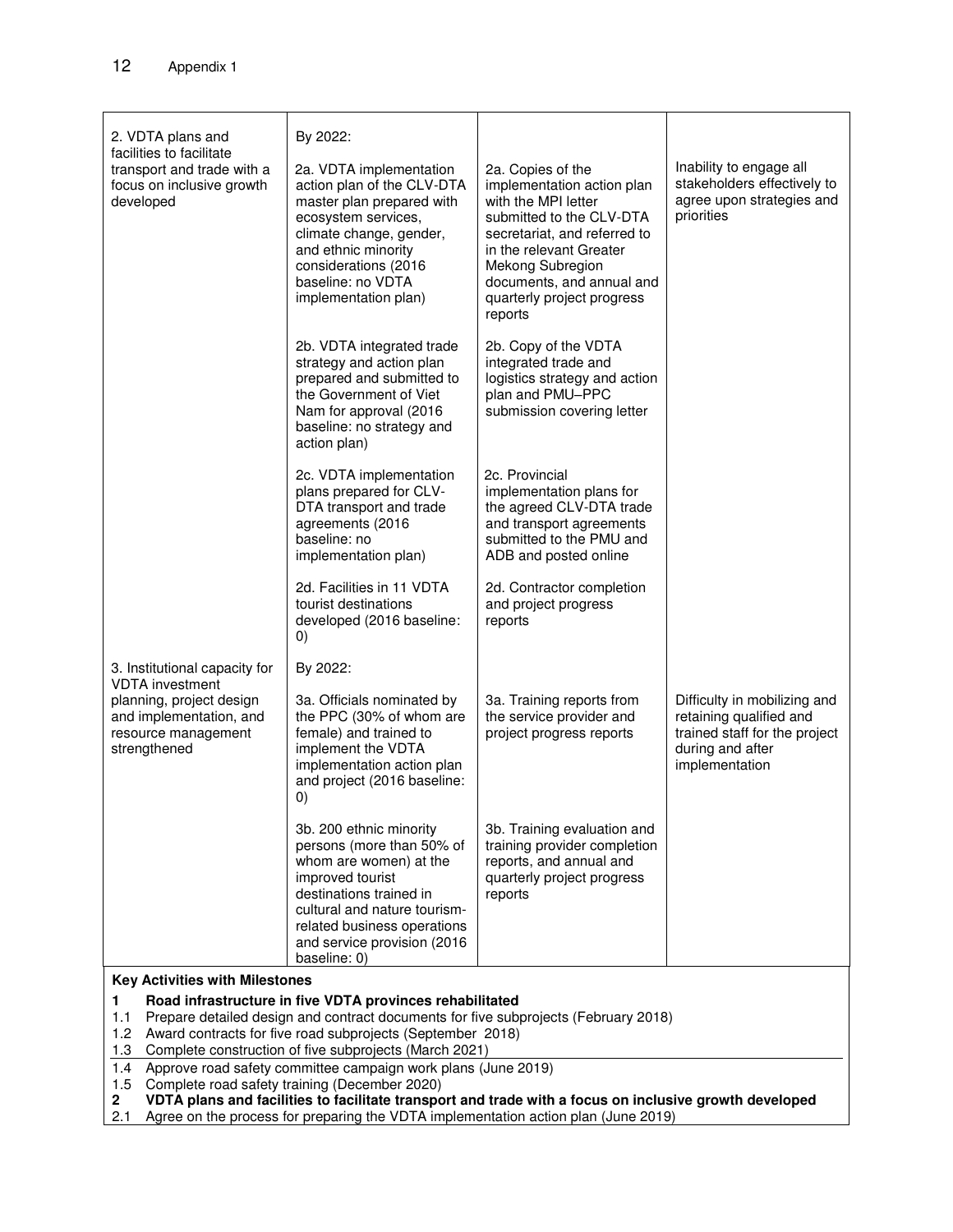- 2.2 Implement the VDTA master planning process and submit the plan to the PPCs and MPI (March 2020)
- 2.3 Review the CLV-DTA master plan to identify VDTA investment priorities agreed by the PPCs and submitted to the Ministry of Finance and MPI (September 2020)
- 2.4 Complete work plans for preparing the VDTA integrated transport and trade strategy and action plan (May 2019)
- 2.5 Submit the VDTA integrated transport and trade strategy and action plan to the government (September 2020)
- 2.6 Complete work plans for preparing the VDTA transport and trade implementation road maps (May 2019)
- 2.7 Complete the VDTA transport and trade implementation road maps (June 2020)
- 2.8 Complete government feasibility studies for seven tourism subprojects (March 2018)
- 2.9 Prepare detailed designs and contract documents for tourism subproject (March 2019)
- 2.10 Award tourism subproject contracts (September 2019)
- 2.11 Complete construction of the tourism subproject (March 2022)
- **3 Institutional capacity for VDTA investment planning, project design and implementation, and resource management strengthened**
- 3.1 Complete master planning training needs assessment and identify trainees (May 2018)
- 3.2 Start implementing the master planning training program (January 2019)
- 3.3 Prepare tourism participation training packages (February 2019)
- 3.4 Start implementing tourism participation training (May 2020)

#### **Project Management Activities**

Provincial PMUs and VDTA secretariat established and fully staffed (June 2017)

Consultant recruitment: start-up consultants (September 2016); loan implementation consultants (October 2017) Baseline survey (March 2018)

Project performance monitoring system functioning (October 2018)

Project quarterly coordination meeting and reports (starting Q3 2017)

Project completion report prepared (Q2 2023)

**Inputs** 

ADB: \$106.51 million (Asian Development Fund loan)

Government: \$15.60 million

#### **Assumptions for Partner Financing**

Not applicable

ADB = Asian Development Bank, CLV-DTA = Cambodia–Laos–Viet Nam Development Triangle Area, km = kilometer, M&E = monitoring and evaluation, MPI = Ministry of Planning and Investment, PMU = project management unit, PPC = provincial people's committee,  $Q =$  quarter, VDTA = Viet Nam Development Triangle Area.

a Provincial Socio-Economic Development Plans (2016–2020) of Binh Phuoc, Dak Lak, Dak Nong, Gia Lai, and Kon Tum; and CLV-DTA Secretariat. 2010. Report on Reviewing, Adjusting and Supplementing the Master Plan for Socio-Economic Development in Cambodia-Laos-Viet Nam Development Triangle Area up to 2020. Hoa Binh City.

<sup>b</sup> The detailed implementation schedule is in the Project Administration Manual (accessible from the list of linked documents in Appendix 2).

Source: Asian Development Bank.